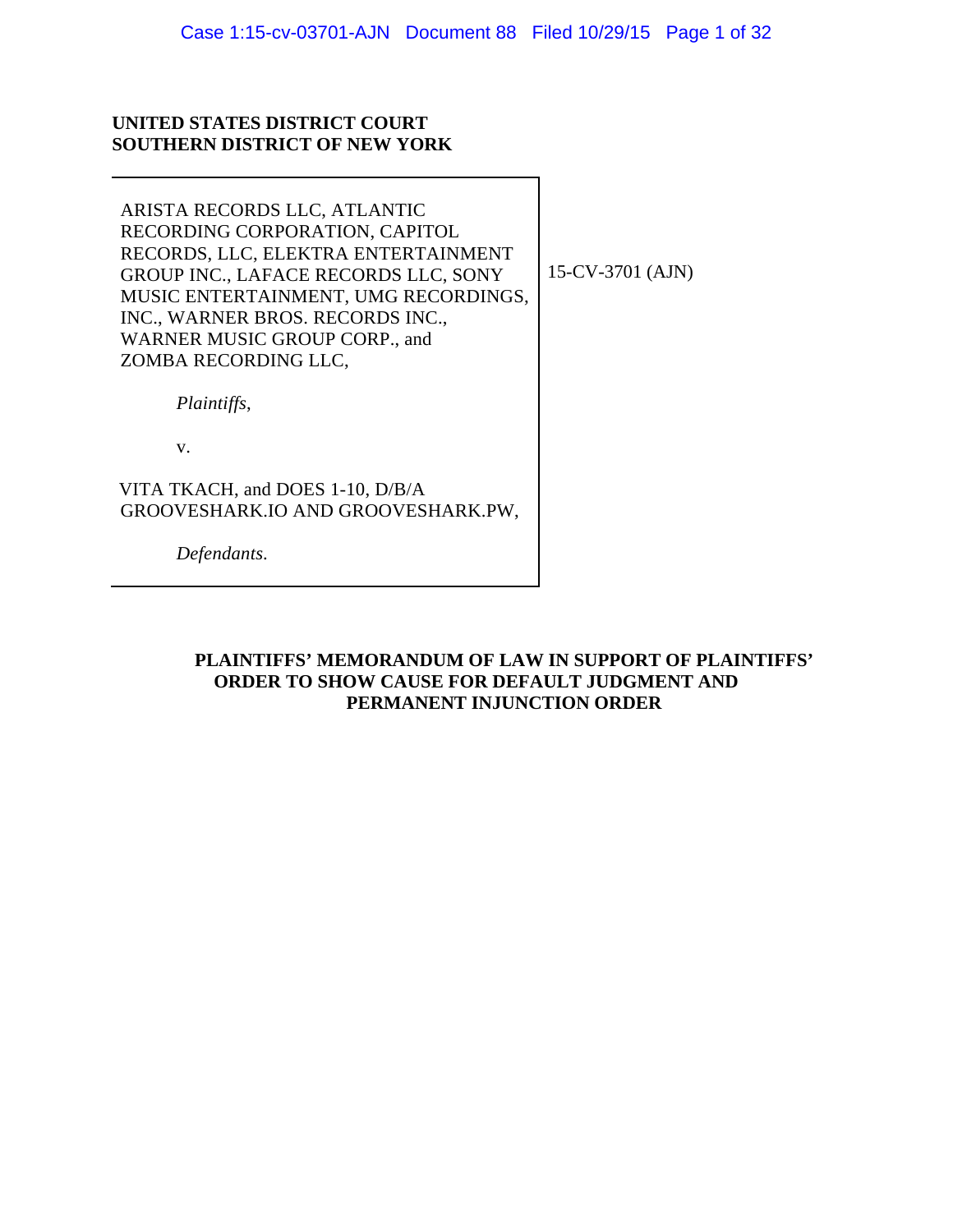# **TABLE OF CONTENTS**

| I.    |                                                                      |                                                           |  |  |  |
|-------|----------------------------------------------------------------------|-----------------------------------------------------------|--|--|--|
|       | A.                                                                   |                                                           |  |  |  |
|       | <b>B.</b>                                                            |                                                           |  |  |  |
|       | C.                                                                   |                                                           |  |  |  |
| II.   |                                                                      |                                                           |  |  |  |
| III.  | Procedural History and Defendants' Violation of the TRO and          |                                                           |  |  |  |
|       |                                                                      |                                                           |  |  |  |
| I.    |                                                                      |                                                           |  |  |  |
| II.   | Defendants Are Liable for Trademark Counterfeiting and the Use of    |                                                           |  |  |  |
|       | A.                                                                   | Plaintiff UMG Owns The Grooveshark Marks, Which Are Valid |  |  |  |
|       | <b>B.</b>                                                            | Consumers Are Likely to Be Confused as to the Source of   |  |  |  |
| III.  |                                                                      |                                                           |  |  |  |
| IV.   |                                                                      |                                                           |  |  |  |
| V.    | UMG Is Entitled to Maximum Statutory Damages for Willful             |                                                           |  |  |  |
| VI.   | Plaintiffs Are Entitled to a Maximum Award of Statutory Damages for  |                                                           |  |  |  |
| VII.  | Plaintiffs Are Entitled to Reasonable Attorneys' Fees and Costs.  18 |                                                           |  |  |  |
| VIII. |                                                                      |                                                           |  |  |  |
|       | A.                                                                   |                                                           |  |  |  |
|       | <b>B.</b>                                                            | The ACPA Authorizes the Domain Name Transfer Sought By    |  |  |  |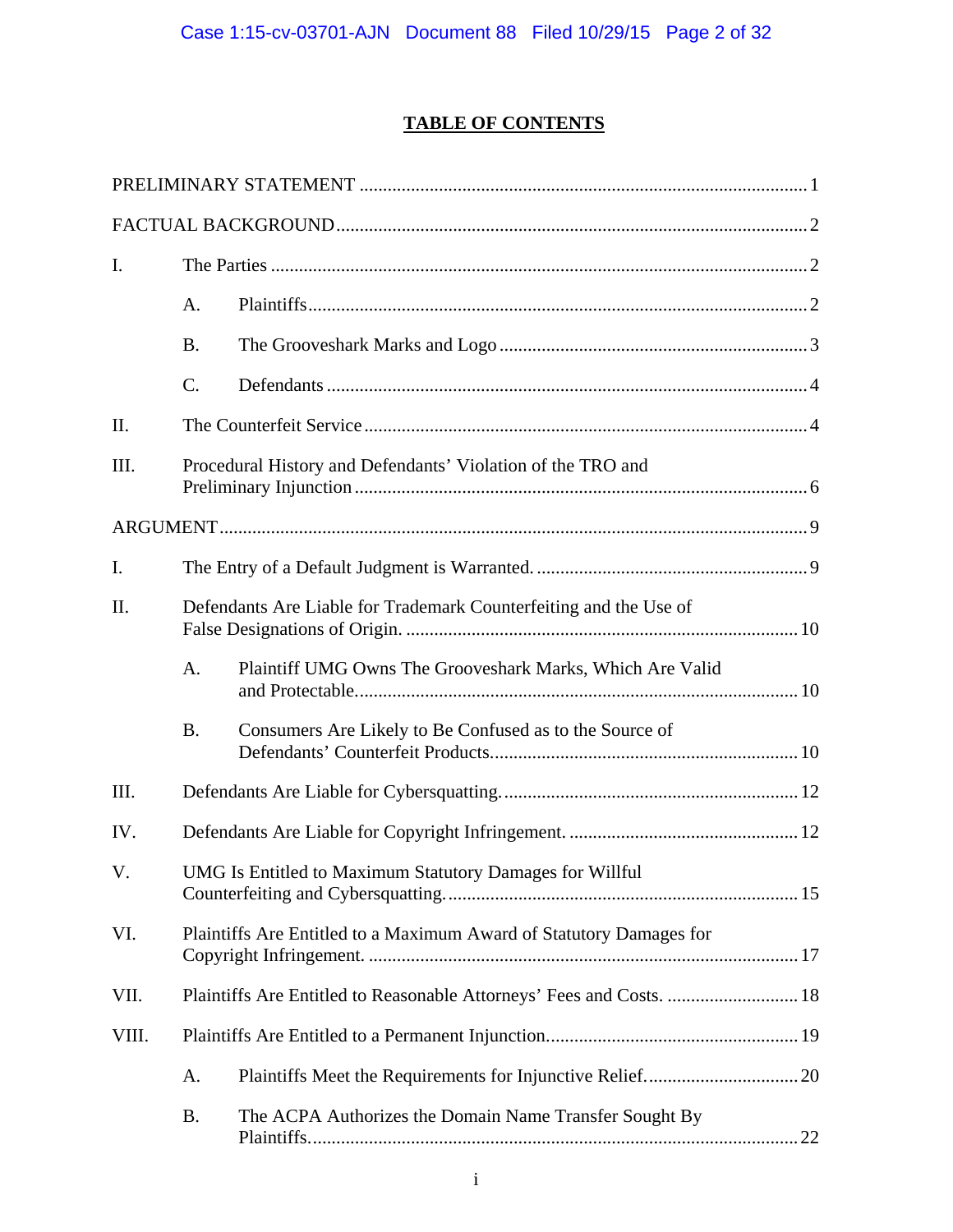|--|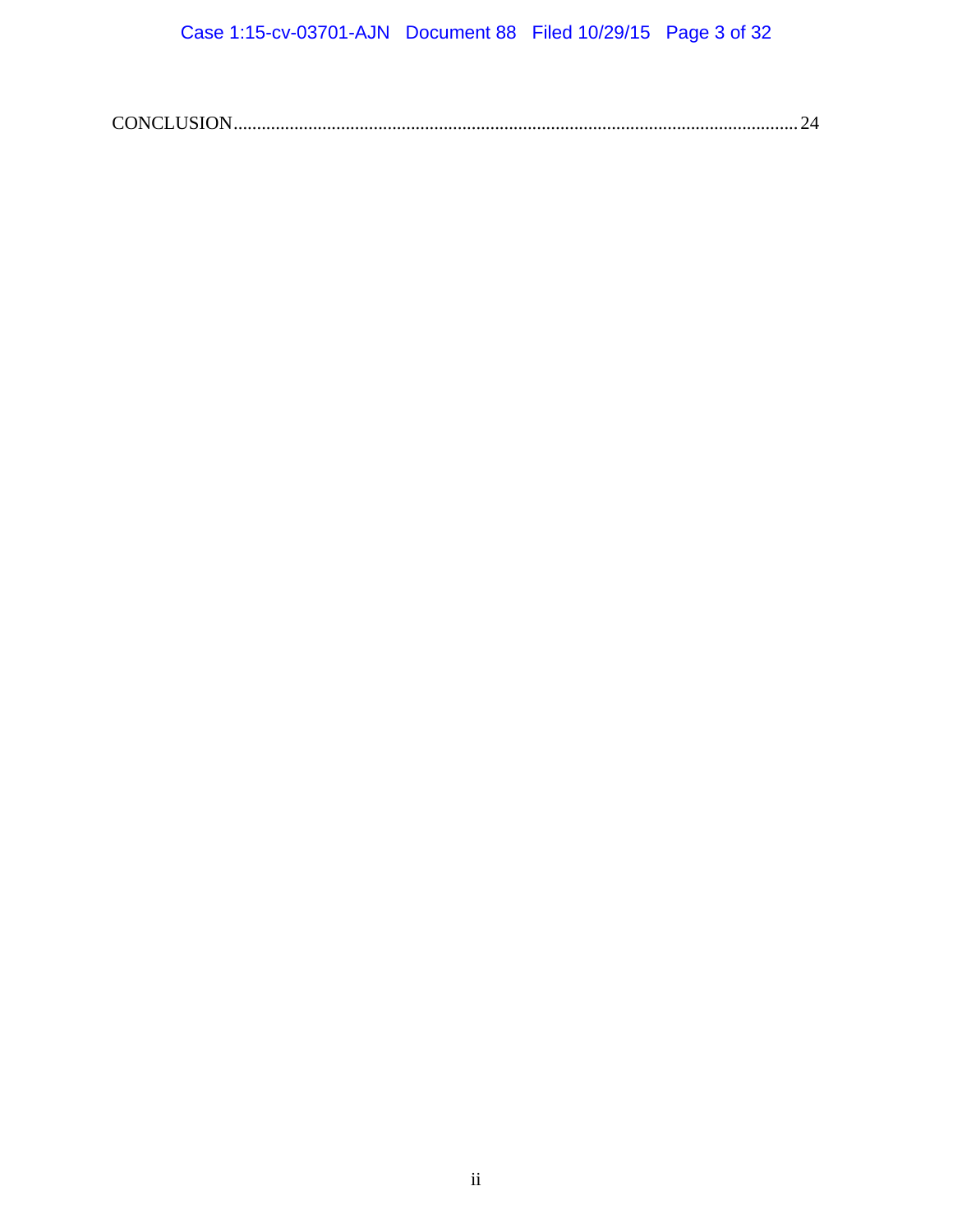# **TABLE OF AUTHORITIES**

**CASES**

# **Page(s)**

| Albert Furst von Thurn und Taxis v. Karl Prince von Thurn und Taxis,                                                                                 |
|------------------------------------------------------------------------------------------------------------------------------------------------------|
| Arista Records, LLC v. Doe 3,                                                                                                                        |
| Arista Records LLC v. Lime Grp. LLC,                                                                                                                 |
| Arista Records LLC v. Usenet.com, Inc.,                                                                                                              |
| Bambu Sales, Inc. v. Ozak Trading Inc.,                                                                                                              |
| <b>BMG</b> Music v. Gonzalez,                                                                                                                        |
| Bricklayers & Allied Craftworkers Local 2, Albany, N.Y. Pension Fund v.<br>Moulton Masonry & Const., LLC,                                            |
| Bridgeport Music, Inc. v. WB Music Corp.,                                                                                                            |
| Capitol Records, LLC, d/b/a EMI Music North Am. v. Escape Media Grp., Inc.,<br>No. 12-CV-6646 (AJN), 2015 WL 1402049 (S.D.N.Y. Mar. 25, 2015) 13, 14 |
| Chloe v. Zarafshan,<br>No. 1:06-cv-3140-RJH-MHD, 2009 WL 2956827 (S.D.N.Y. Sept. 15, 2009) 15                                                        |
| Compaq Comput. Corp. v. Ergonome Inc.,                                                                                                               |
| Diarama Trading Co., Inc. v. J. Walter Thompson USA., Inc.,<br>No. 01 Civ. 2950 (DAB)(DCF), 2005 WL 2148925 (S.D.N.Y. Sept. 6, 2005) 12              |
| Entral Grp. Int'l v. Sun Sports Bar Inc.,                                                                                                            |
| Fresh Del Monte Produce Inc. v. Del Monte Foods Co.,                                                                                                 |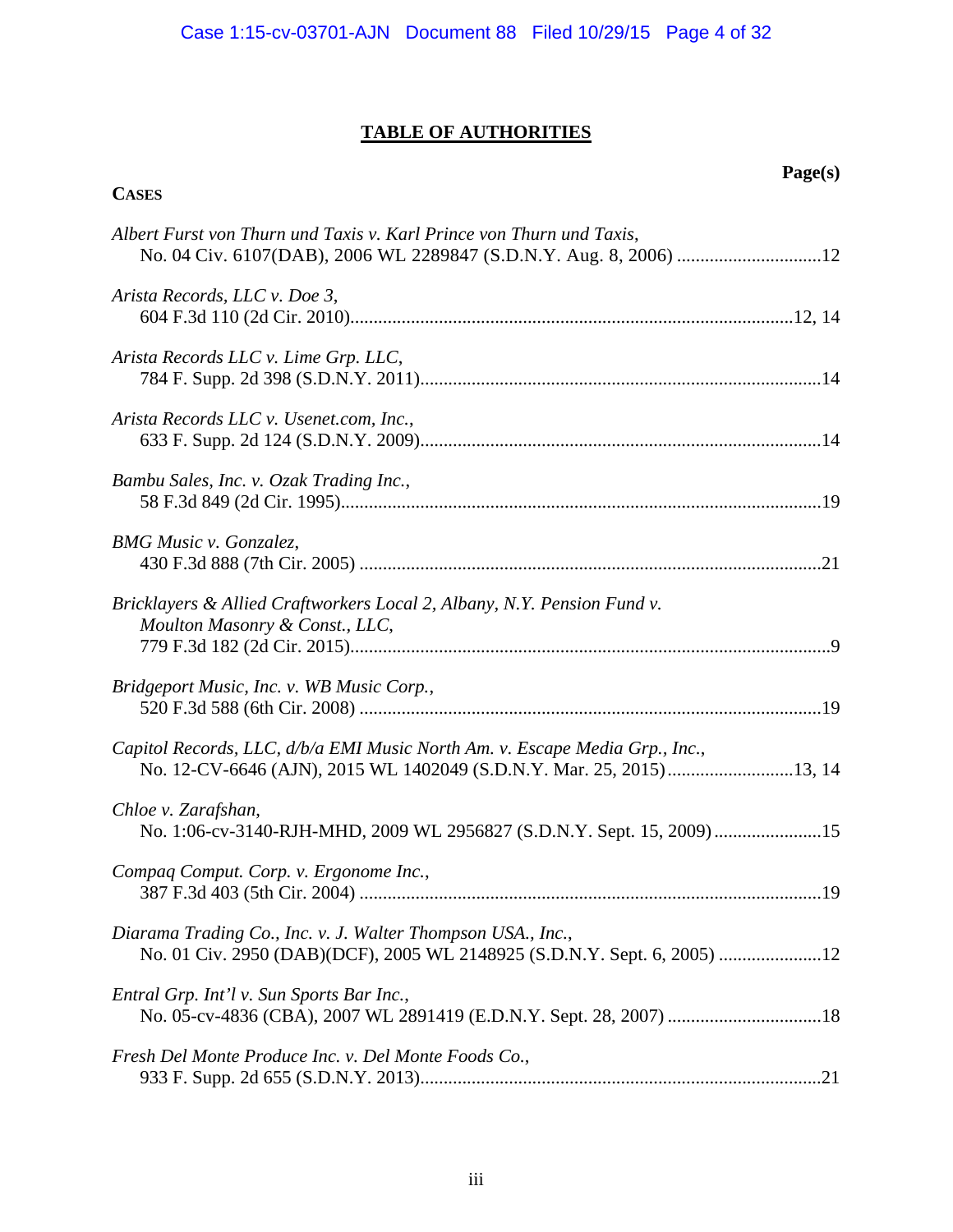# Case 1:15-cv-03701-AJN Document 88 Filed 10/29/15 Page 5 of 32

| Gucci Am., Inc. v. Duty Free Apparel, Ltd.,                      |
|------------------------------------------------------------------|
| Hounddog Prods., L.L.C. v. Empire Film Grp., Inc.,               |
| In Design v. Lauren Knitwear Corp.,                              |
| Kepner-Tregoe, Inc. v. Vroom,                                    |
| Kroll-O'Gara Co. v. First Def. Int'l, Inc.,                      |
| Lane Capital Mgmt., Inc. v. Lane Capital Mgmt., Inc.,            |
| Lava Records LLC v. Ates,                                        |
| Levi Strauss & Co. v. Ding Shijun $d/b/a$ LevisOnline.com,       |
| Lorillard Tobacco Co. v. Jamelis Grocery, Inc.,                  |
| Louis Vuitton Malletier S.A. v. LY USA, Inc.,                    |
| Macklin v. Mueck,                                                |
| Manno v. Tenn. Prod. Ctr., Inc,                                  |
| Metro-Goldwyn-Mayer Studios Inc. v. Grokster, Ltd.,              |
| Nat'l Football League v. Chen Cheng d/b/a njljerseydiscount.com, |
| Nat'l Football League v. Lee,                                    |
| Nat'l Football League v. PrimeTime 24 Joint Venture,             |
| NML Capital, Ltd. v. Republic of Argentina,                      |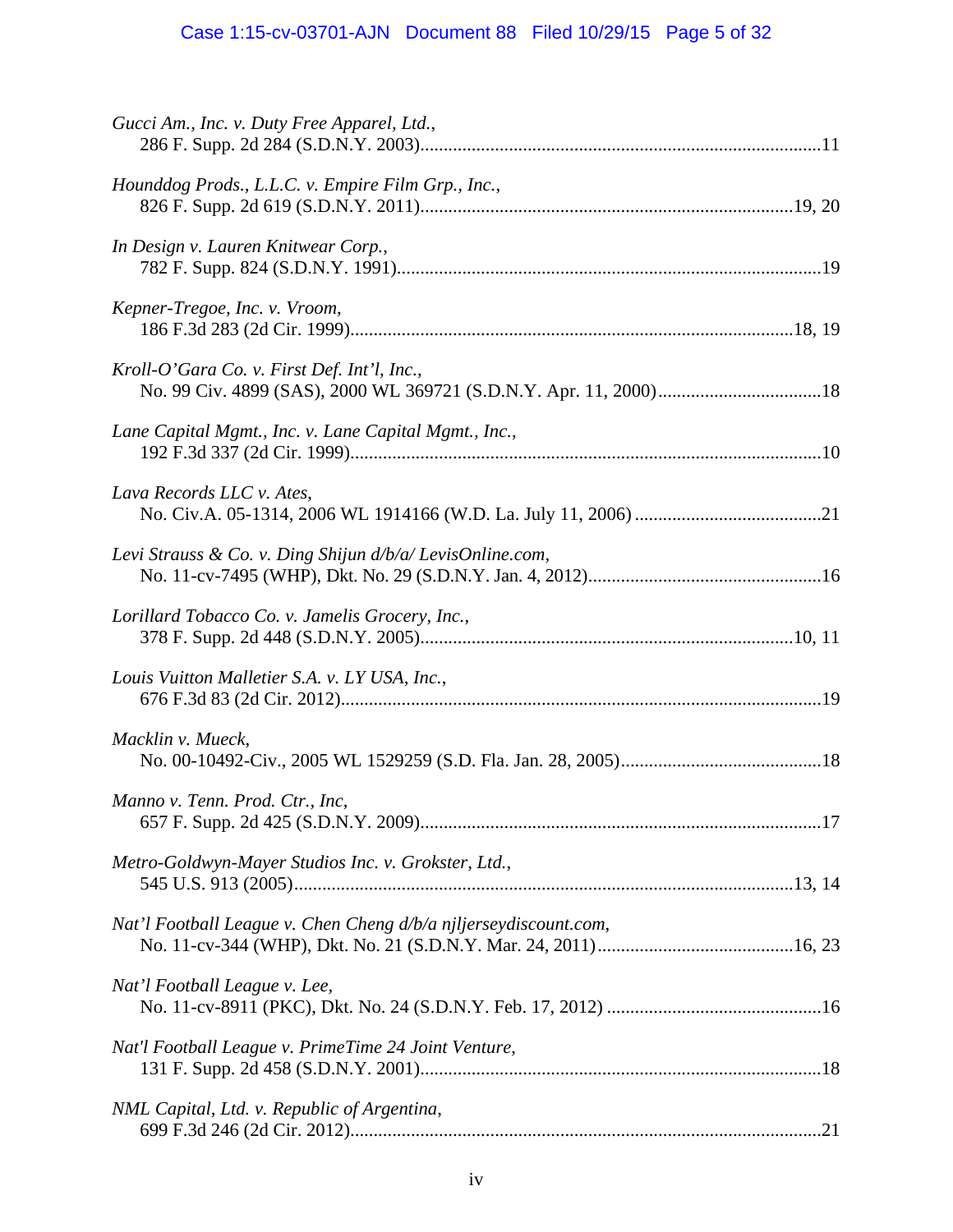# Case 1:15-cv-03701-AJN Document 88 Filed 10/29/15 Page 6 of 32

| Philip Morris USA v. Otamedia Ltd.,                                                                                    |  |
|------------------------------------------------------------------------------------------------------------------------|--|
| Phillip Morris USA Inc. v. A & V Minimarket, Inc.,                                                                     |  |
| Phillip Morris USA Inc. v. Marlboro Express,                                                                           |  |
| Polaroid Corp. v. Polarad Electronics Corp.                                                                            |  |
| RC Entm't, Inc. v. Rodriguez,                                                                                          |  |
| Register.com, Inc. v. Verio, Inc.,                                                                                     |  |
| Rovio Entm't, Ltd. v. Allstar Vending, Inc.,<br>No. 14-CV-7346 (KBF), __ F. Supp. 3d __, 2015 WL 1508497 (S.D.N.Y.     |  |
| RSO Records, Inc. v. Peri,                                                                                             |  |
| Salinger v. Colting,                                                                                                   |  |
| Sara Lee Corp. v. Bags of N.Y., Inc.,                                                                                  |  |
| Scarves by Vera, Inc. v. Todo Imports Ltd.,                                                                            |  |
| SEC v. Mgmt. Dynamics, Inc.,                                                                                           |  |
| Silhouette Int'l Schmied AG v. Chakhbazian,<br>No. 04 Civ. 3613 (RJH)(AJP), 2004 WL 2211660 (S.D.N.Y. Oct. 4, 2004) 15 |  |
| Sporty's Farm L.L.C. v. Sportsman's Mkt., Inc.,                                                                        |  |
| Superior Form Builders, Inc. v. Dan Chase Taxidermy Supply Co., Inc.,                                                  |  |
| Tiffany (NJ) Inc. v. Luban,                                                                                            |  |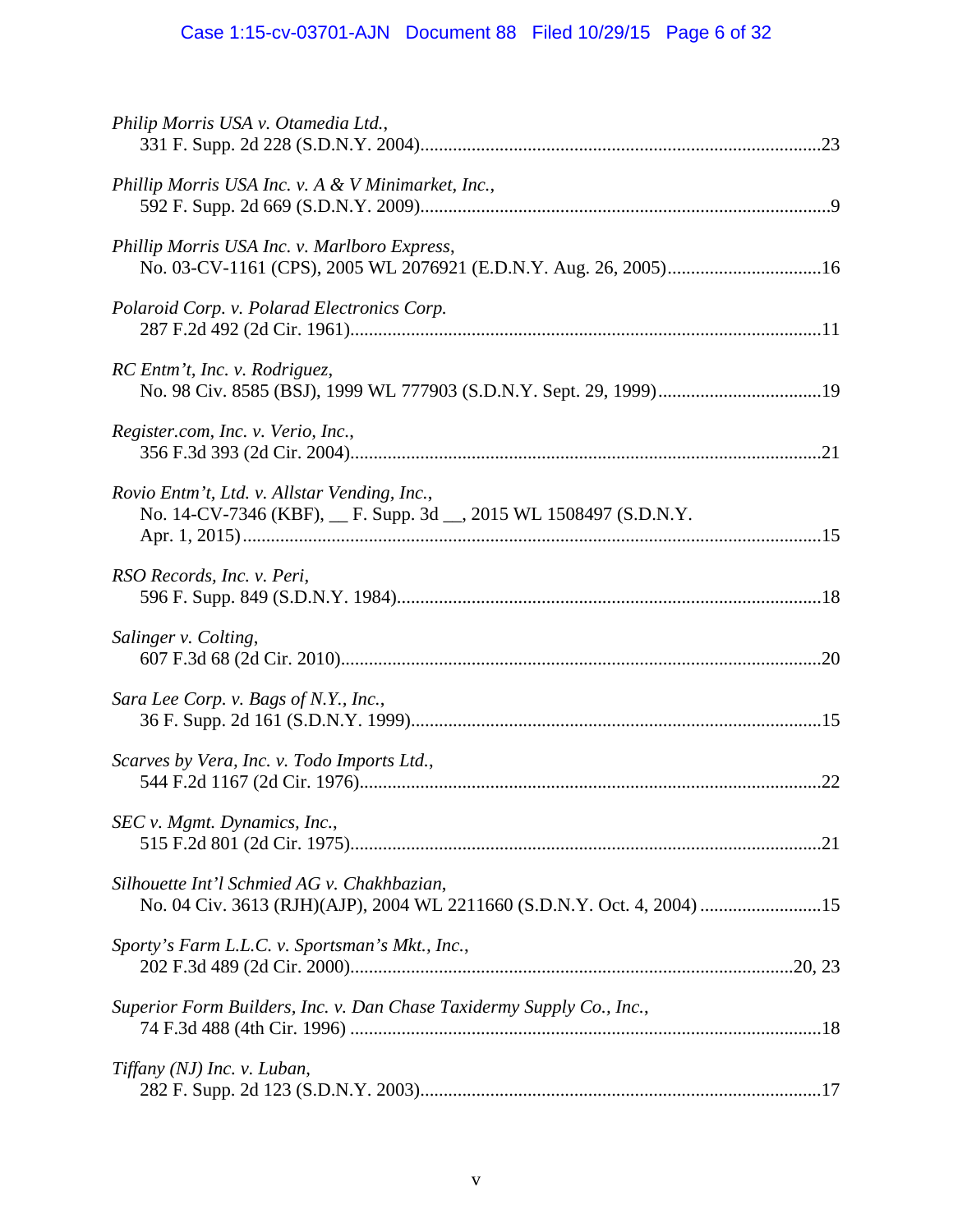| Tiffany (NJ) LLC v. Qi Andrew,<br>No. 10 Civ. 9471 (KPF)(HBP), 2015 WL 3701602 (S.D.N.Y. June 15, 2015) 16                  |
|-----------------------------------------------------------------------------------------------------------------------------|
| Time, Inc. v. Petersen Publ'g Co.,                                                                                          |
| True Religion Apparel, Inc. v. Xiaokang Lei d/b/a truereligionjeans4outlet.com,                                             |
| U2 Home Entm't, Inc. v. Hong Wei Int'l Trading, Inc.,<br>No. 04 Civ. 6189 (JFK), 2008 WL 3906889 (S.D.N.Y. Aug. 21, 2008)19 |
| UMG Recording, Inc. v. Escape Media Grp., Inc.,                                                                             |
| Union of Orthodox Jewish Congregations of Am. v. Am. Food & Beverage Inc.,                                                  |
| Van Der Zee v. Greenidge,                                                                                                   |
| Virgin Enters. Ltd. v. Enom, Inc.,                                                                                          |
| Warner Bros. Entm't Inc. v. RDR Books,                                                                                      |
| Warner Bros. Entm't v. Caridi,                                                                                              |
| WPIX, Inc. v. ivi, Inc.,                                                                                                    |
| <b>STATUTES</b>                                                                                                             |
|                                                                                                                             |
|                                                                                                                             |
|                                                                                                                             |
|                                                                                                                             |
|                                                                                                                             |
|                                                                                                                             |
|                                                                                                                             |
|                                                                                                                             |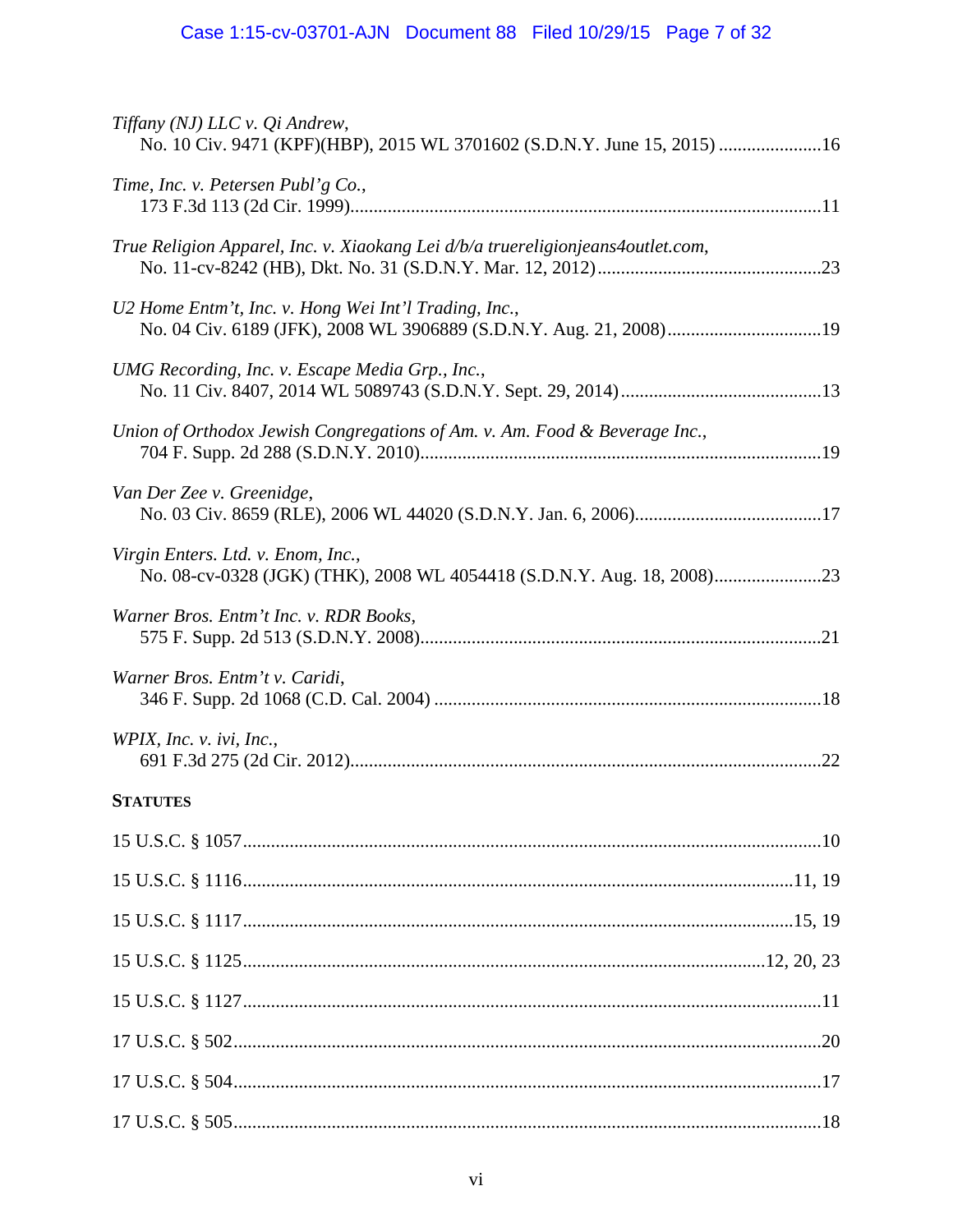# **OTHER AUTHORITIES**

|--|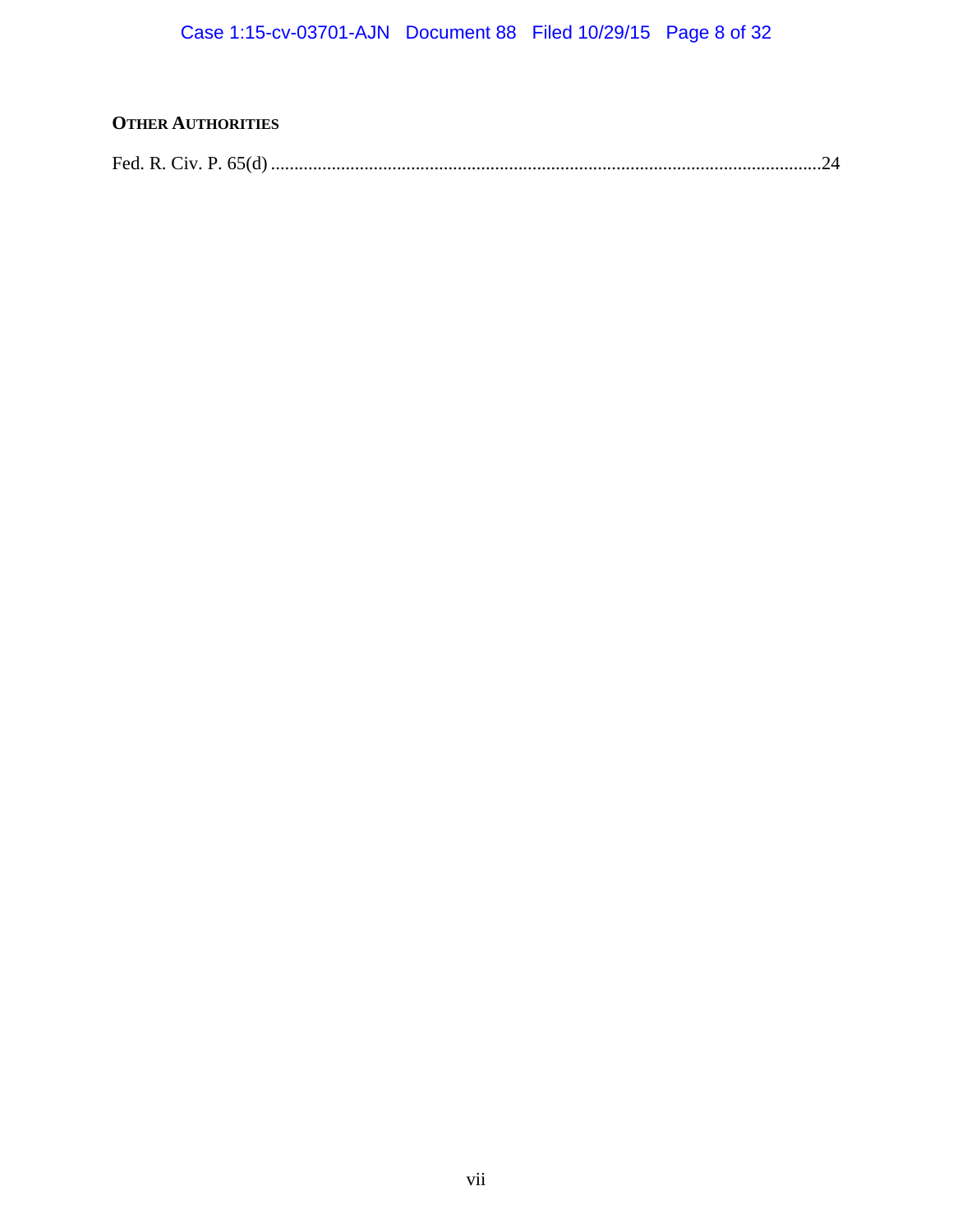### Case 1:15-cv-03701-AJN Document 88 Filed 10/29/15 Page 9 of 32

Plaintiffs Arista Records LLC, Atlantic Recording Corp., Capitol Records, LLC, Elektra Entertainment Group Inc., LaFace Records LLC, Sony Music Entertainment, UMG Recordings, Inc., Warner Bros. Records Inc., Warner Music Group Corp., and Zomba Recording LLC (collectively "Plaintiffs") hereby submit this Memorandum of Law in support of an Order to Show Cause for Default Judgment and Permanent Injunction Order against Defendants Vita Tkach ("Tkach") and Does 1-10 (collectively "Defendants").

#### **PRELIMINARY STATEMENT**

Defendants are scofflaw Internet pirates who launched and operated a "copycat" version of a well-known music streaming service known as "Grooveshark." Defendants launched their "copycat" version of Grooveshark (hereinafter the "Counterfeit Service") within days after the former operators of the real Grooveshark service, who were themselves the subject of Plaintiffs' multi-year enforcement efforts, announced the termination of their operation of Grooveshark and the assignment of all trademarks and other intellectual property related thereto to Plaintiff UMG Recordings, Inc. ("UMG").

Through their Counterfeit Service, Defendants allowed users around the world to download and stream infringing copies of Plaintiffs' sound recordings on a massive scale, in flagrant violation of Plaintiffs' copyrights. Defendants branded their Counterfeit Service by stealing UMG's trademarks used to identify the real Grooveshark service, thereby intentionally sowing confusion in the marketplace and causing consumers to believe that the original Grooveshark service was resurrected, notwithstanding Plaintiffs' collective enforcement efforts. Since it first launched, the Counterfeit Service has been accessible at various times via the following infringing domain names: grooveshark.io, grooveshark.pw, grooveshark.vc, and grooveshark.li (the "Infringing Domain Names").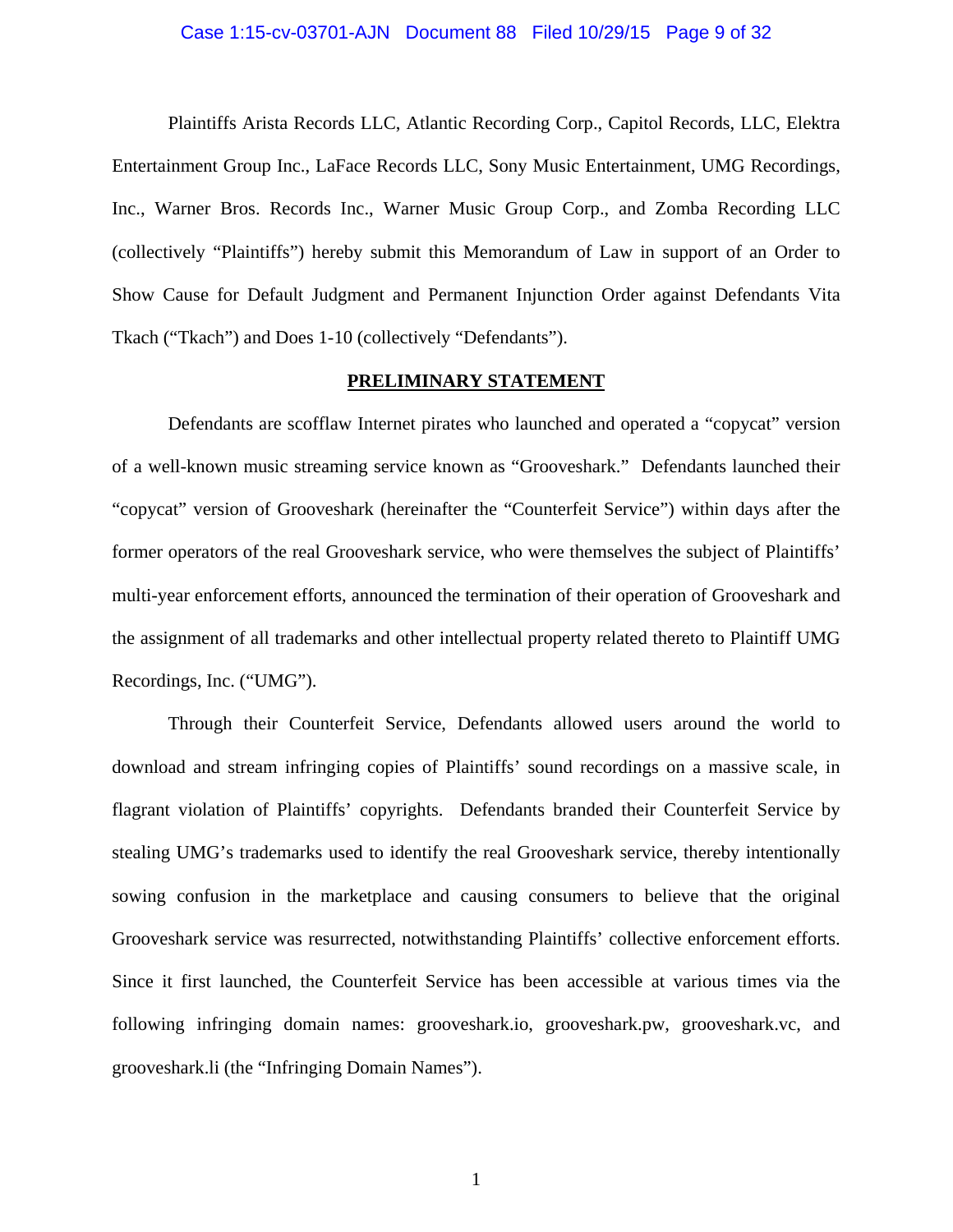# Case 1:15-cv-03701-AJN Document 88 Filed 10/29/15 Page 10 of 32

Plaintiffs initiated this action on May 12, 2015, to stop Defendants' brazen and massive infringement and to recover damages therefrom. Defendants have failed to answer the Complaint or otherwise participate in this case in any manner.

Defendants are now in default and all of the requirements for entry of default judgment have been satisfied. The Clerk of the Court has entered a default against Defendants. Accordingly, Plaintiffs now seek a final judgment based on the well-pleaded allegations of their Complaint that Defendants are liable for trademark counterfeiting, using false designations of origin, cybersquatting and willful copyright infringement. Plaintiff UMG seeks an award of maximum statutory damages under the Lanham Act for willful trademark counterfeiting under 15 U.S.C. § 1117(c)(2) and for willful cybersquatting under 15 U.S.C. § 1117(d); and all Plaintiffs seek an award of maximum statutory damages under the Copyright Act for willful infringement of their copyrights under 17 U.S.C. § 504(c). Plaintiffs further seek a permanent injunction prohibiting Defendants from operating the Counterfeit Service and infringing Plaintiffs' trademarks and copyrighted works. Finally, Plaintiffs seek an award of attorneys' fees pursuant to 17 U.S.C. § 505 and 15 U.S.C. § 1117.

#### **FACTUAL BACKGROUND**

#### **I. The Parties**

#### **A. Plaintiffs**

Plaintiffs are well-known record companies in the business of producing, manufacturing, distributing, selling, licensing, and facilitating the distribution, sale, public performance, and other authorized uses of sound recordings (*i.e.*, recorded music). *See* Complaint ("Compl.") ¶ 19, Dkt. No. 17. Plaintiffs are the copyright owners or owners of exclusive rights with respect to the majority of copyrighted sound recordings sold in the United States, including by some of the most popular and successful recording artists of all time, such as Beyoncé, Bob Marley, Green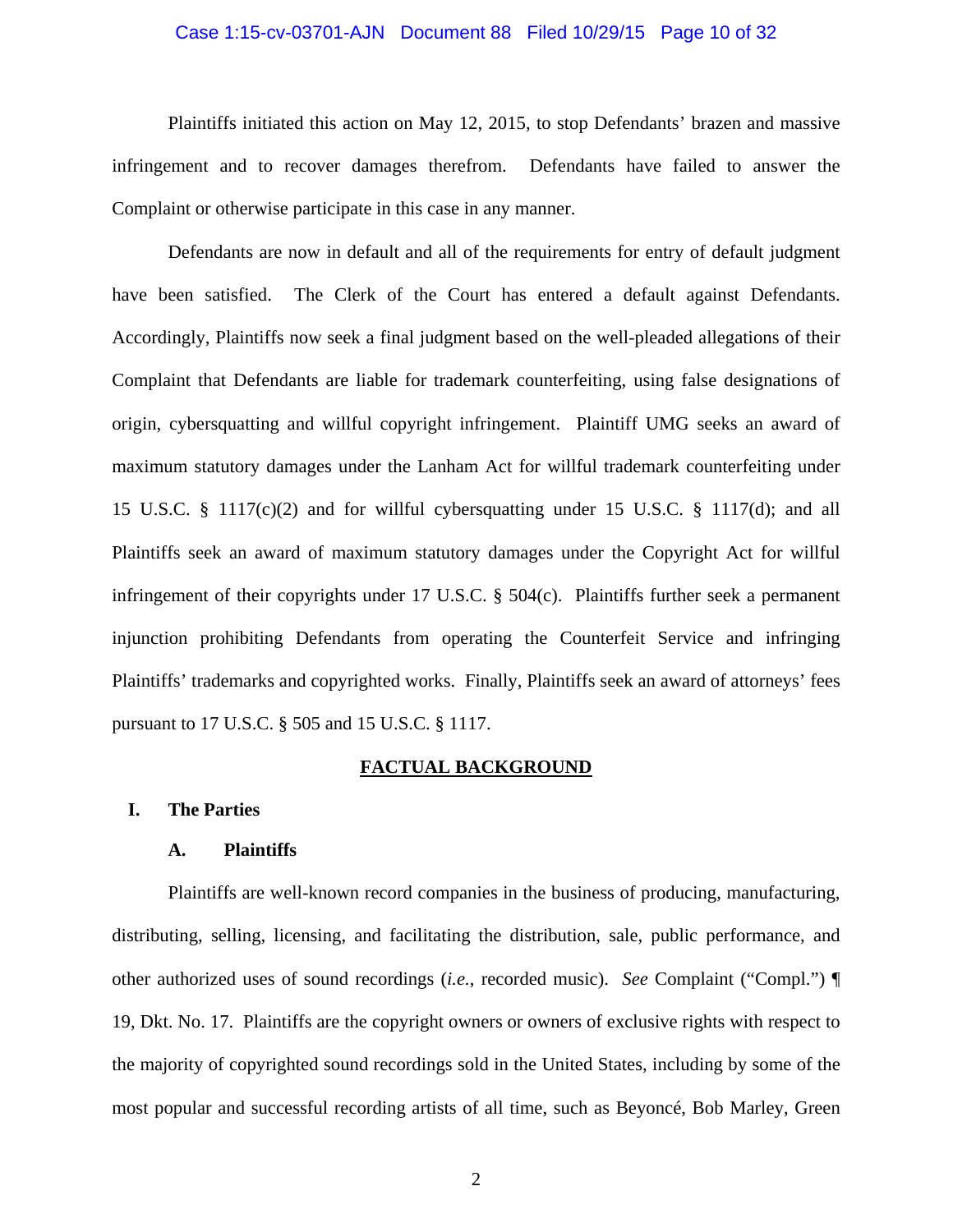### Case 1:15-cv-03701-AJN Document 88 Filed 10/29/15 Page 11 of 32

Day, Justin Timberlake, Santana, and many more. *Id.* 1 33. An illustrative list of Plaintiffs' federally copyrighted sound recordings that Defendants have illegally reproduced, distributed, and/or performed to their users is attached as Exhibit E to the Complaint filed in this action. Each Plaintiff has Certificates of Copyright Registration for these copyrighted sound recordings. *Id.* ¶ 36.

### **B. The Grooveshark Marks and Logo**

The former operators of the real Grooveshark service, Escape Media Group, Inc. ("Escape"), were the subject of years of litigation brought by Plaintiffs that culminated in three separate court orders requiring Escape to terminate their operation of Grooveshark. *Id.* ¶¶ 2-6. As part of their settlement of the litigation with Plaintiffs, Escape conveyed to Plaintiff UMG ownership of federally-registered trademarks pertaining to the Grooveshark service, including the word mark "Grooveshark" and the shark fin logo design featured on the Grooveshark.com website (the "Grooveshark Marks"). *Id.* ¶¶ 5, 30. These marks have been registered with the United States Trademark Office for, *inter alia*, online music streaming services (Reg. No. 4114779 for the word mark GROOVESHARK and Reg. No. 4114780 for the Shark Fin Logo Design), and UMG is the owner of the registrations and all the goodwill associated with these marks. *Id.* ¶¶ 30-31.

The Grooveshark Marks are well known and have been widely and extensively used and promoted in interstate commerce on or in connection with the music streaming services offered by Escape. *Id.* ¶ 32. As such, the public and relevant consumers have come to recognize the Grooveshark Marks as identifying a single source of services (*i.e.*, the Grooveshark music service). *Id.*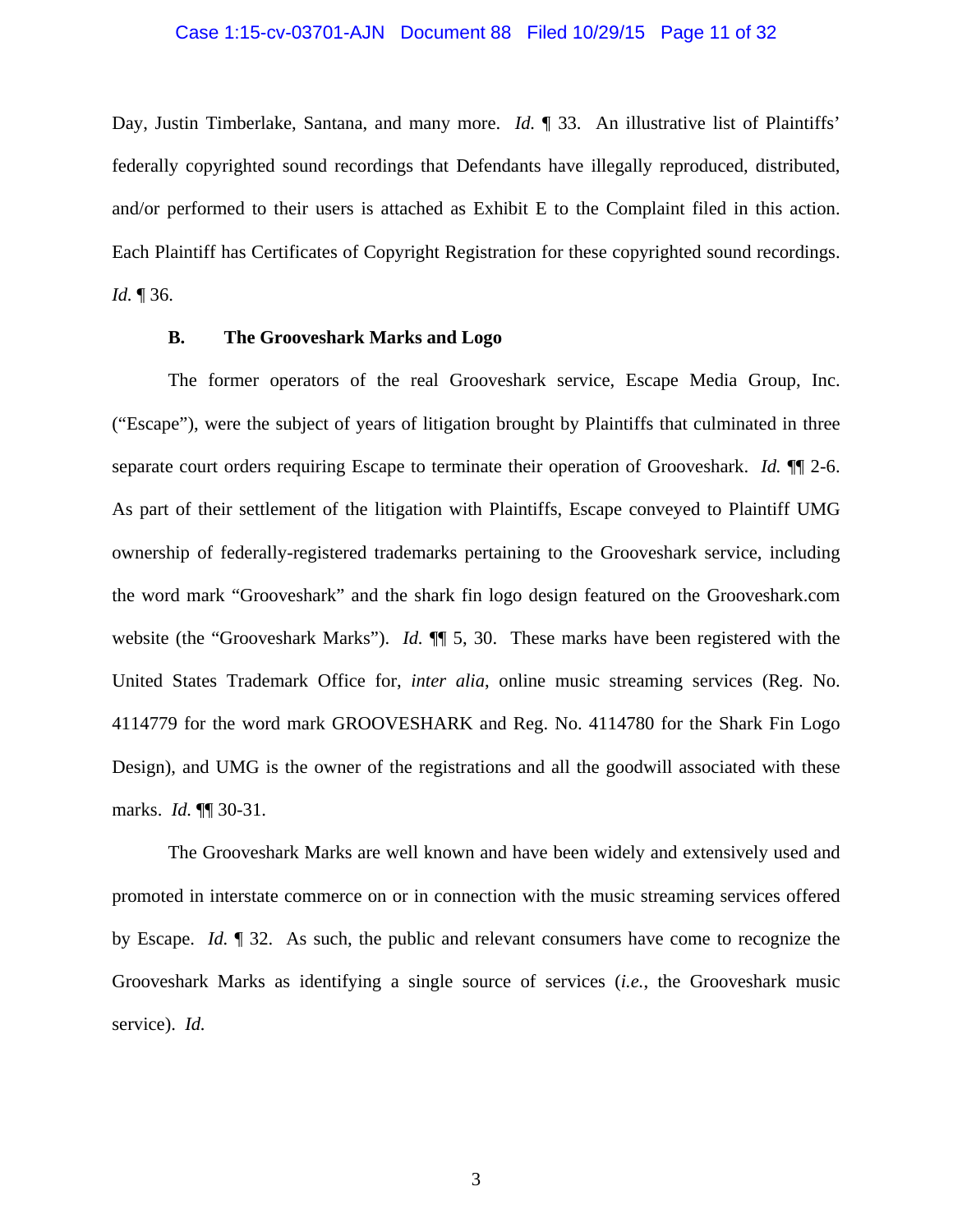### **C. Defendants**

Defendants have operated the Counterfeit Service from locations outside the United States. *Id.* ¶ 37. On or about May 2, 2015, Defendants obtained registrations for the Infringing Domain Names "grooveshark.io" and "grooveshark.pw." *Id.* ¶¶ 38-39; Declaration of Mark McDevitt in Support of TRO ("McDevitt TRO Decl.") ¶ 9, Dkt. No. 22. The registration record for Grooveshark.io lists Defendant "Vita Tkach" as the Domain Owner, with an address in the city of Vinnytsia in the Ukraine. *See* Compl. ¶ 40; McDevitt TRO Decl. ¶ 10 & Ex. B (registration record).<sup>1</sup> In the course of third party discovery, Plaintiffs also have confirmed that Vita Tkach is registrant for the "Grooveshark.vc" and "grooveshark.li" Infringing Domain Names, and that Vita Tkach has operated the Counterfeit Service from the Ukraine. *See* Declaration of Gianni P. Servodidio in Support of Default Judgment ("Servodidio Default Decl.") (submitted herewith), ¶17.

### **II. The Counterfeit Service**

1

On May 5, 2015, Defendants launched their Counterfeit Service at the web address "grooveshark.io," which allowed users to download and stream infringing copies of Plaintiffs' sound recordings directly from servers operated or controlled by Defendants, in flagrant violation of Plaintiffs' copyrights. *See* Compl. ¶ 7; McDevitt TRO Decl. ¶ 12. Defendants' Counterfeit Service prominently featured counterfeit replicas of the Grooveshark Marks as well as identical graphical elements taken from the original Grooveshark website:

<sup>&</sup>lt;sup>1</sup> Registration of the grooveshark.pw domain is in the name of "WhoisGuard, Inc.," an identity protection service based in Panama. McDevitt TRO Decl. ¶ 10.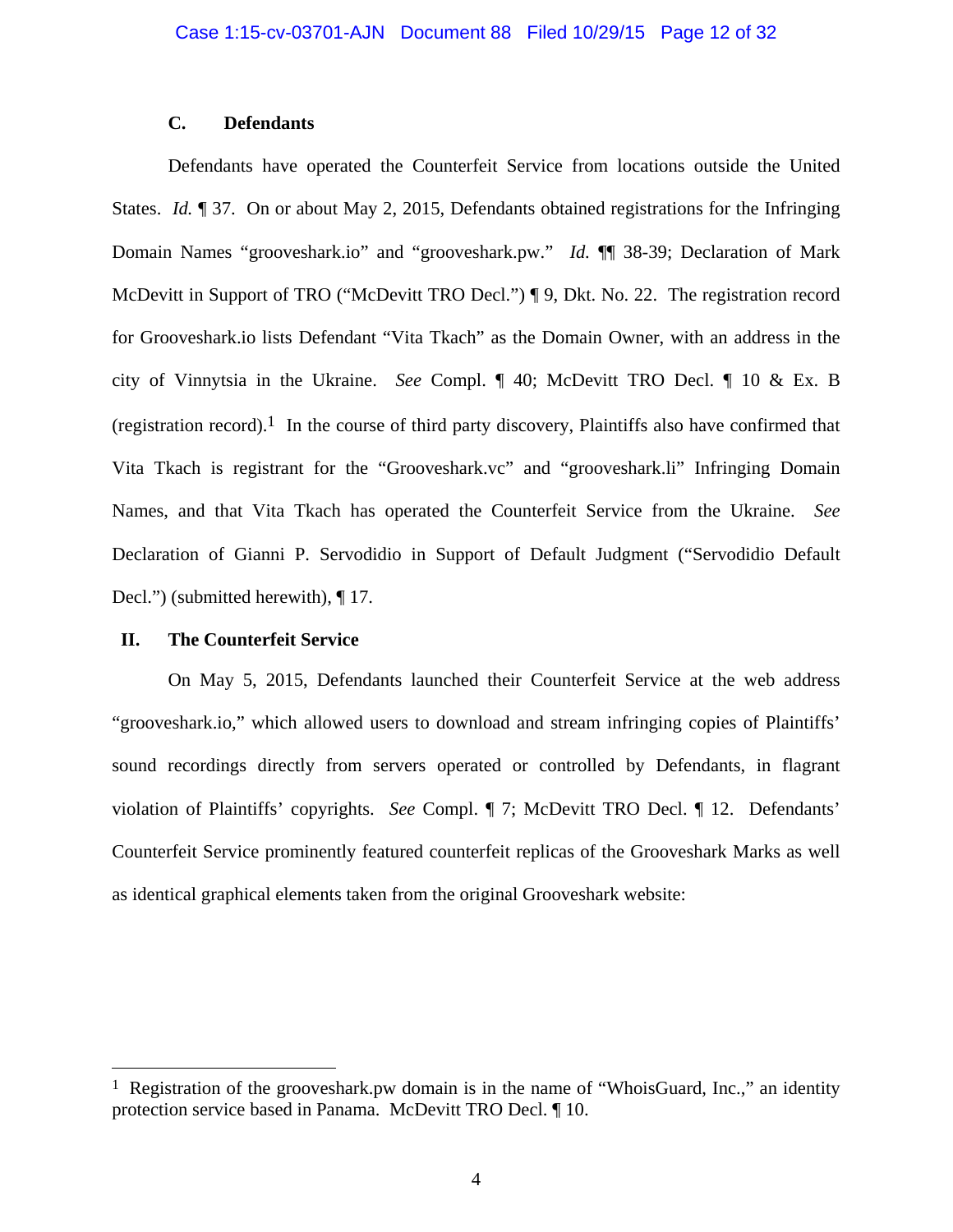*Figure A. The Counterfeit Service:* 

| http://grooveshark.io/                                                                                                                                                      |                                       |                                                  | $\begin{array}{ c c c c }\hline \multicolumn{1}{ c }{\mathop{\triangleright}} & \multicolumn{1}{ c }{\mathop{\triangleright}} & \multicolumn{1}{ c }{\mathop{\triangleright}} & \multicolumn{1}{ c }{\mathop{\triangleright}} & \multicolumn{1}{ c }{\mathop{\triangleright}} & \multicolumn{1}{ c }{\mathop{\triangleright}} & \multicolumn{1}{ c }{\mathop{\triangleright}} & \multicolumn{1}{ c }{\mathop{\triangleright}} & \multicolumn{1}{ c }{\mathop{\triangleright}} & \multicolumn{1}{ c }{\mathop{\triangleright}} & \multic$ |                      |              |                | (一) 中间    |
|-----------------------------------------------------------------------------------------------------------------------------------------------------------------------------|---------------------------------------|--------------------------------------------------|------------------------------------------------------------------------------------------------------------------------------------------------------------------------------------------------------------------------------------------------------------------------------------------------------------------------------------------------------------------------------------------------------------------------------------------------------------------------------------------------------------------------------------------|----------------------|--------------|----------------|-----------|
| View Favorites Tools Help                                                                                                                                                   |                                       |                                                  |                                                                                                                                                                                                                                                                                                                                                                                                                                                                                                                                          |                      |              | ×回             |           |
| Discover 2 GMOTE 2 GS Federal 2 GS State 1 Home - Smithsonan Directiv 2 BSS 2 19945 2 window Sign On 10 Lease 2 State COF 2 2d Cr ECF 2 Trans. Remburs 2 win Sice Colley, . |                                       |                                                  |                                                                                                                                                                                                                                                                                                                                                                                                                                                                                                                                          |                      |              |                |           |
| Grooveshark.io                                                                                                                                                              |                                       |                                                  |                                                                                                                                                                                                                                                                                                                                                                                                                                                                                                                                          | n<br>v<br>Contact us | Terms of use | Privacy policy | Copyright |
|                                                                                                                                                                             |                                       |                                                  |                                                                                                                                                                                                                                                                                                                                                                                                                                                                                                                                          |                      |              |                |           |
|                                                                                                                                                                             |                                       |                                                  |                                                                                                                                                                                                                                                                                                                                                                                                                                                                                                                                          |                      |              |                |           |
|                                                                                                                                                                             |                                       |                                                  |                                                                                                                                                                                                                                                                                                                                                                                                                                                                                                                                          |                      |              |                |           |
|                                                                                                                                                                             |                                       |                                                  |                                                                                                                                                                                                                                                                                                                                                                                                                                                                                                                                          |                      |              |                |           |
|                                                                                                                                                                             |                                       |                                                  |                                                                                                                                                                                                                                                                                                                                                                                                                                                                                                                                          |                      |              |                |           |
|                                                                                                                                                                             |                                       |                                                  |                                                                                                                                                                                                                                                                                                                                                                                                                                                                                                                                          |                      |              |                |           |
|                                                                                                                                                                             |                                       |                                                  |                                                                                                                                                                                                                                                                                                                                                                                                                                                                                                                                          |                      |              |                |           |
|                                                                                                                                                                             |                                       |                                                  |                                                                                                                                                                                                                                                                                                                                                                                                                                                                                                                                          |                      |              |                |           |
|                                                                                                                                                                             |                                       | <b>Grooveshark</b>                               |                                                                                                                                                                                                                                                                                                                                                                                                                                                                                                                                          |                      |              |                |           |
|                                                                                                                                                                             | Start Music search here               |                                                  |                                                                                                                                                                                                                                                                                                                                                                                                                                                                                                                                          | SEARCH               |              |                |           |
|                                                                                                                                                                             |                                       |                                                  |                                                                                                                                                                                                                                                                                                                                                                                                                                                                                                                                          |                      |              |                |           |
|                                                                                                                                                                             | <b>ny</b><br>Share with your friends: |                                                  |                                                                                                                                                                                                                                                                                                                                                                                                                                                                                                                                          |                      |              |                |           |
|                                                                                                                                                                             |                                       |                                                  |                                                                                                                                                                                                                                                                                                                                                                                                                                                                                                                                          |                      |              |                |           |
|                                                                                                                                                                             |                                       |                                                  |                                                                                                                                                                                                                                                                                                                                                                                                                                                                                                                                          |                      |              |                |           |
|                                                                                                                                                                             |                                       |                                                  |                                                                                                                                                                                                                                                                                                                                                                                                                                                                                                                                          |                      |              |                |           |
|                                                                                                                                                                             |                                       |                                                  |                                                                                                                                                                                                                                                                                                                                                                                                                                                                                                                                          |                      |              |                |           |
|                                                                                                                                                                             |                                       |                                                  |                                                                                                                                                                                                                                                                                                                                                                                                                                                                                                                                          |                      |              |                |           |
|                                                                                                                                                                             |                                       |                                                  |                                                                                                                                                                                                                                                                                                                                                                                                                                                                                                                                          |                      |              |                |           |
|                                                                                                                                                                             |                                       |                                                  |                                                                                                                                                                                                                                                                                                                                                                                                                                                                                                                                          |                      |              |                |           |
|                                                                                                                                                                             |                                       |                                                  |                                                                                                                                                                                                                                                                                                                                                                                                                                                                                                                                          |                      |              |                |           |
|                                                                                                                                                                             |                                       |                                                  |                                                                                                                                                                                                                                                                                                                                                                                                                                                                                                                                          |                      |              |                |           |
|                                                                                                                                                                             |                                       | C 2013-2015 Grooveshark io. All rights reserved. |                                                                                                                                                                                                                                                                                                                                                                                                                                                                                                                                          |                      |              |                |           |

*Figure B. The original Grooveshark music service:* 

| Firefox<br>Grooveshark - Listen to Free Music Online - I.                                                                                             |                                     | $-10 x $                                |
|-------------------------------------------------------------------------------------------------------------------------------------------------------|-------------------------------------|-----------------------------------------|
| P<br>grooveshark.com/#1/                                                                                                                              | ☆ v @ B + Google                    | я<br>E.                                 |
| <b>&amp; Grooveshark</b><br>Search<br>My Music<br>Explore<br>Community                                                                                |                                     | Ismail Straj<br><b>ID</b>               |
| <b>Grooveshark</b><br><b>Coldplay - Charlie Brown</b><br>melon                                                                                        | About Grotovestark S 12000 1 FDG 10 |                                         |
| Contrapunto by Color Tango<br>Maximo Sanchez Luna<br><sup>c</sup> mde Feed<br>888<br>About Festures Advertise Privacy Copyrights<br>Terms Merch! Help | Themes:                             | No Songs in Queue<br>Ð                  |
| 00:00 / 00:00                                                                                                                                         | 52<br>122<br>۰                      | RADIO<br>м÷<br>OFF                      |
| 『望<br>咝<br>67<br>Start                                                                                                                                |                                     | 1:59 AM<br>EN * 6 (2 d) ()<br>1/28/2012 |

Compl. ¶ 8; Declaration of Gianni P. Servodidio in Support of TRO ("Servodidio TRO Decl.") ¶

18 & Exs. A, F (website screenshots), Dkt. No. 23.2

<u>.</u>

<sup>2</sup> As set forth in Complaint, the Counterfeit Service hosted a vast number of MP3 music files (a popular format for digital music files). Compl. ¶ 49. Users who visited the Grooveshark.io website were able to locate these MP3 files with a search box, copied from the original Grooveshark website, which was prominently displayed to the user. *Id.* ¶ 50. After a user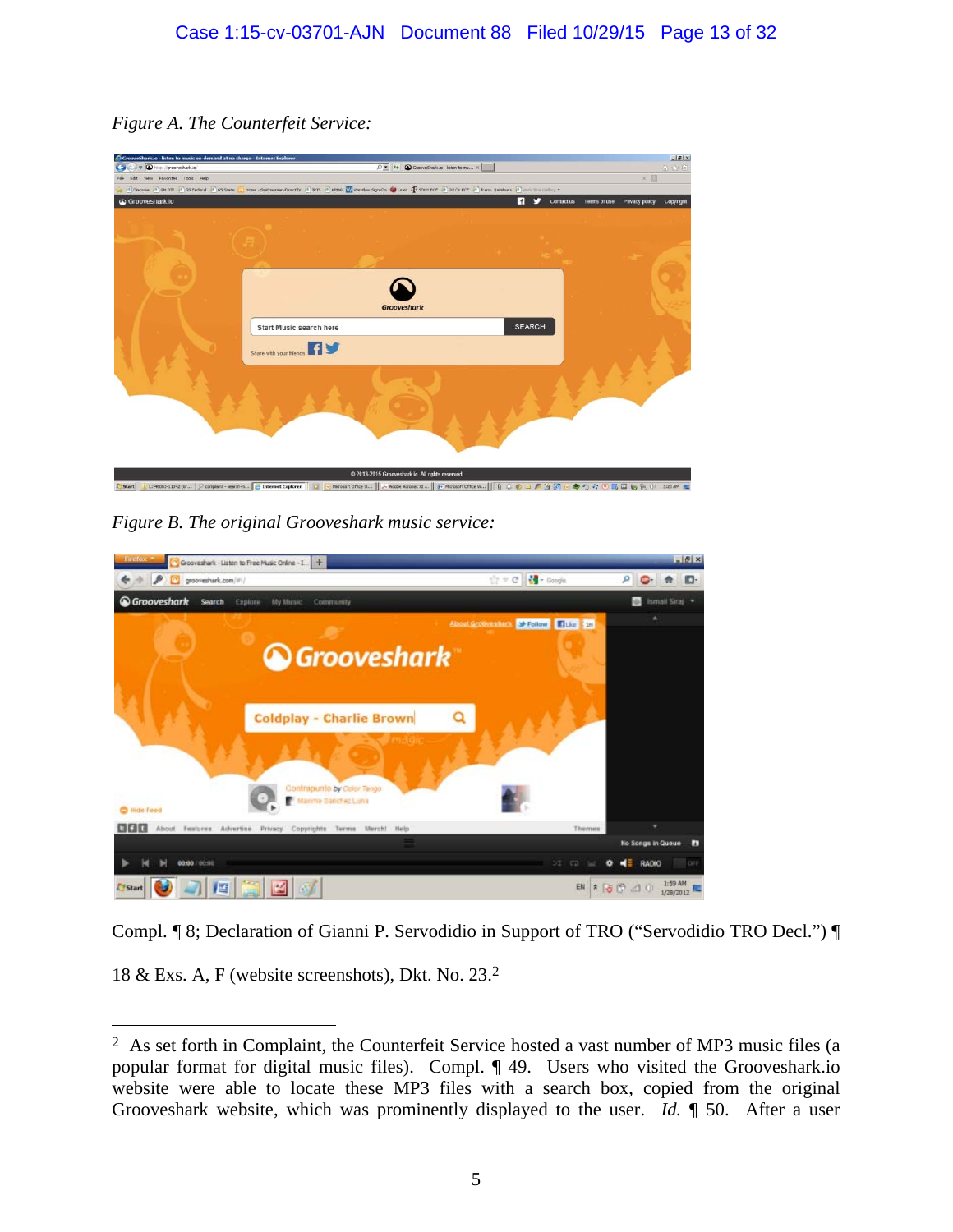#### Case 1:15-cv-03701-AJN Document 88 Filed 10/29/15 Page 14 of 32

In furtherance of their unlawful scheme, Defendants contacted various U.S.-based media outlets using the aliases "New Grooveshark" and "Shark" to boast of their efforts to copy and resurrect the original Grooveshark service. In emails to reporters, the operators of the Counterfeit Service admitted their bad faith, stating, for example, that they copied the original Grooveshark website "[b]ecause YES, we can. And we want to. Simple as that." Compl. ¶ 9; McDevitt TRO Decl. ¶ 14 & Ex. D.

Adding to their attempts to mislead the public, Defendants described the Counterfeit Service on popular search engines with the patently false and misleading claim that the Counterfeit Service was the "New Grooveshark.com." *See* Compl. ¶ 44 & Ex. H (Google and Bing search results for the terms "Grooveshark" and "Grooveshark.io," respectively). As part of this campaign of deception, "Shark" claimed an affiliation with Escape, telling the media that he or she "was connected to Grooveshark a few years back." Compl. ¶ 45 & Ex. I.

These efforts have succeeded in causing actual confusion among Internet users. A selection of posts from Twitter.com shows that users were misled into believing, *inter alia*, that "Grooveshark is back, and how!" "Grooveshark is back from the dead," "[S]omeone revived the recently defunct Grooveshark," "Grooveshark is back up through Grooveshark\_io," and "[S]omeone resurrected Grooveshark." *See* Compl. ¶ 48 & Ex. J.

## **III. Procedural History and Defendants' Violation of the TRO and Preliminary Injunction**

 $\overline{a}$ 

On May 12, 2015, Plaintiffs filed their Complaint along with an *ex parte* application for a

6

entered a search query, the Counterfeit Service directed users to search result pages, which contained links to MP3 files located on Defendants' servers. *Id.* ¶ 51. This process enabled users to reproduce or perform the song embodied in each MP3 file. *Id.* Each result on a search result page contained two types of icons: (a) a "download" icon, which enabled users to download a new copy of the MP3 file, and (b) a "play" icon, which opened a small in-page player and began playing the song. *Id.*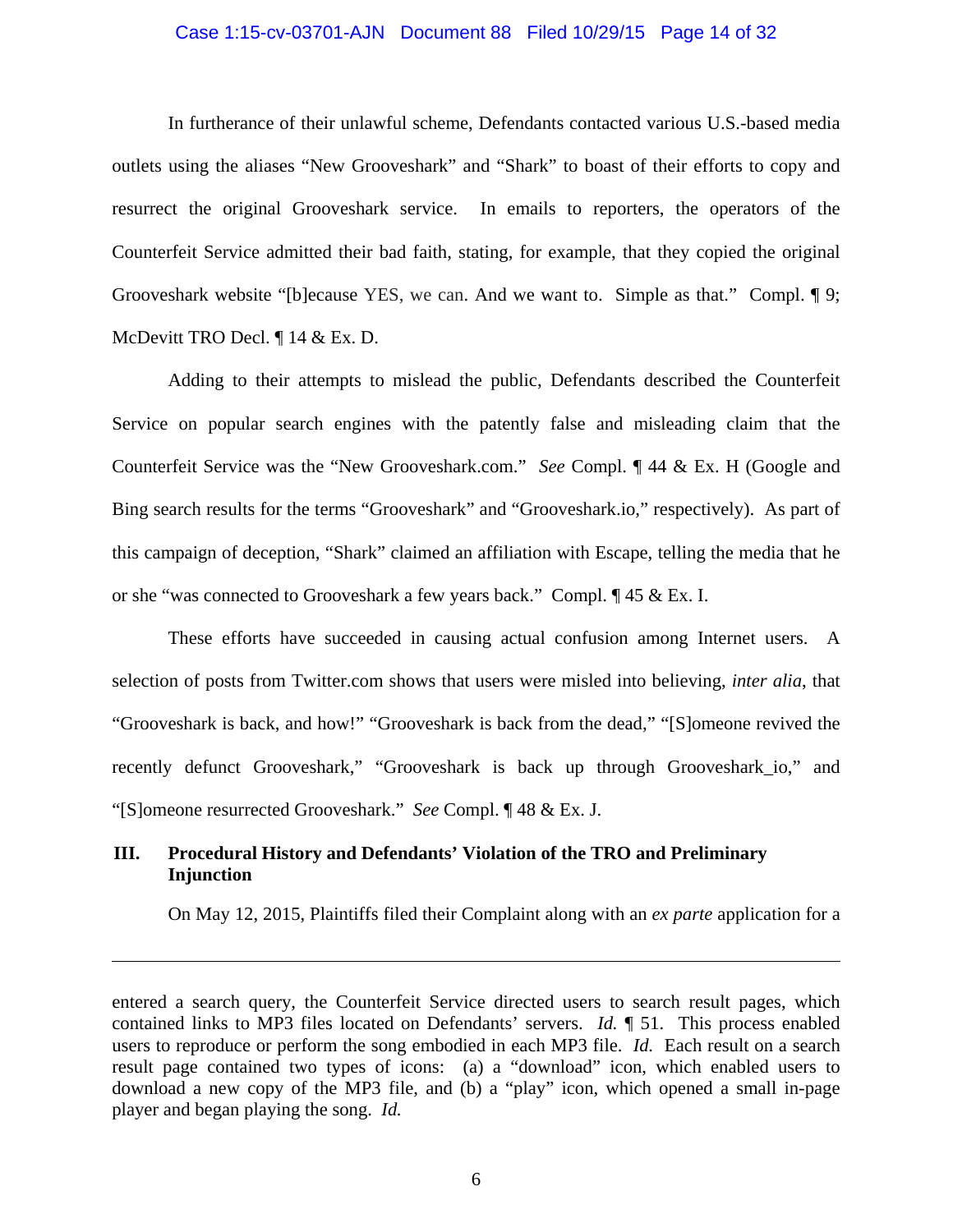### Case 1:15-cv-03701-AJN Document 88 Filed 10/29/15 Page 15 of 32

Temporary Restraining Order, a seizure order, and an order to show cause for a preliminary injunction against Defendants. *See* Dkt. No. 17. The next day, the Part I Judge of this Court granted Plaintiffs' Motion and entered the Temporary Restraining Order, enjoining Defendants from infringing Plaintiffs' trademarks and copyrights (hereinafter "TRO"). Servodidio Default Decl. ¶ 5; *see* TRO, Dkt. No. 18. The TRO further required that Defendants' then-current domain name registrar, Namecheap Inc. ("Namecheap"), prevent the transfer of the groovshark.io and grooveshark.pw domain names to any third party and to render them inaccessible during the pendency of this action. Servodidio Default Decl. ¶ 5.

Plaintiffs promptly served the TRO on Defendants and Namecheap. Declaration of Kenneth L. Doroshow in Support of TRO ("Doroshow TRO Decl.") ¶¶ 6, 11, Dkt. No. 34. While Defendants openly flouted the TRO (as described herein), Namecheap complied with it, the effect of which was the disabling of the "grooveshark.io" and "grooveshark.pw" domains. *See* Doroshow TRO Decl. ¶ 7; Supplemental Declaration of Mark McDevitt ("Supp. McDevitt Decl.") ¶ 3, Dkt. No. 38.

Within hours after Namecheap disabled these domain names, Defendants registered a new infringing domain name, "grooveshark.vc," with a different domain name registrar named Dynadot, LLC ("Dynadot"), and used that domain as the new online location for the Counterfeit Service. Supp. McDevitt Decl.  $\P$  4. Defendants further vowed that Plaintiffs "will not stop us" and that "we're more determined than ever to keep Grooveshark alive and kicking." *See* Doroshow Declaration in Support of Application for Supplemental Order ¶ 8 & Ex. F, Dkt. No. 39. Plaintiffs promptly served Dynadot with the TRO, and, like Namecheap, it thereafter disabled access to the "grooveshark.vc" domain. *See* Supp. McDevitt Decl. ¶ 4.

On May 15, 2015, Defendants registered yet another domain name, "grooveshark.li,"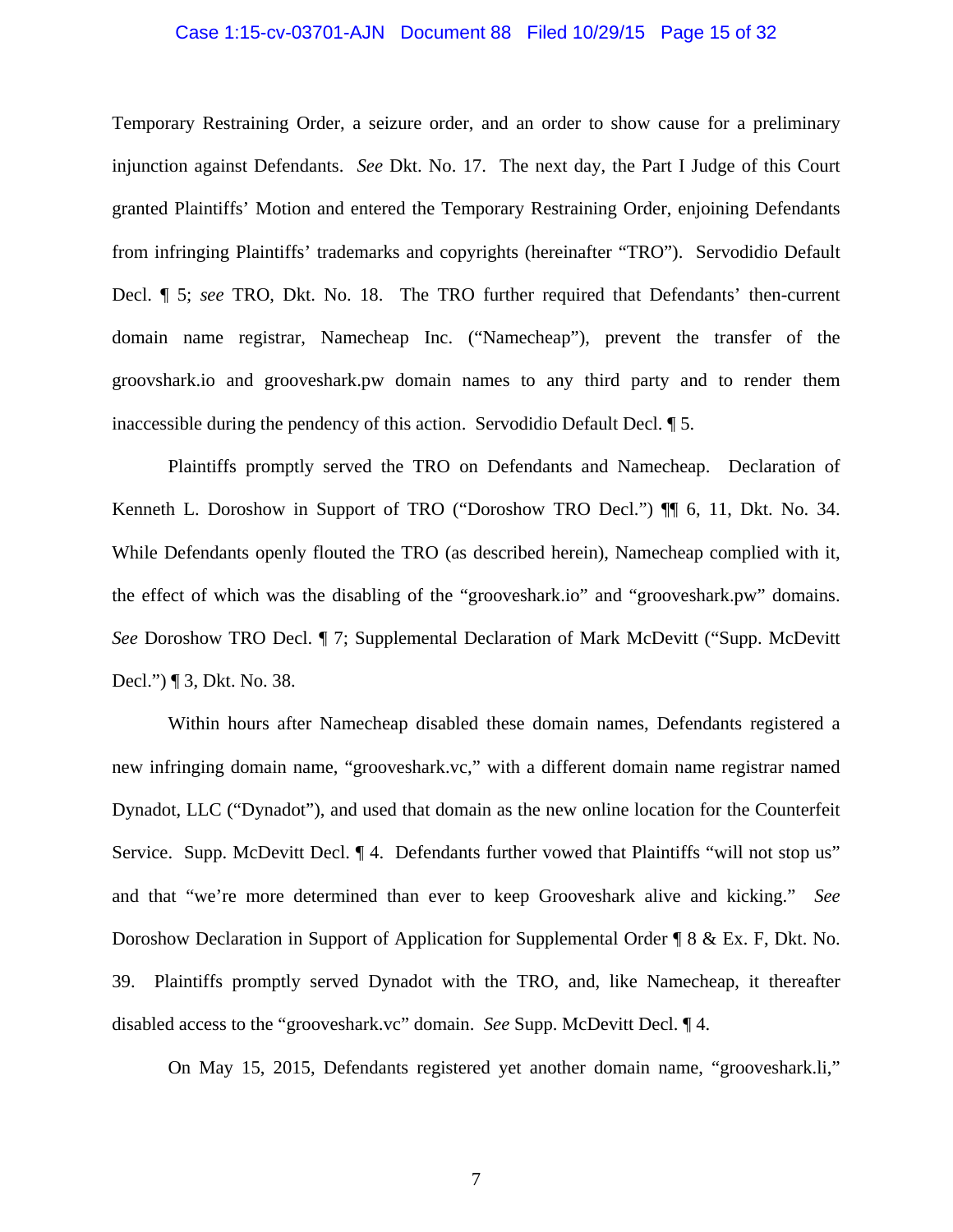### Case 1:15-cv-03701-AJN Document 88 Filed 10/29/15 Page 16 of 32

where the Counterfeit Service continued to be accessible to users. *Id.* ¶ 5. Defendants registered this new Infringing Domain Name with a domain name registrar located in Switzerland in an obvious attempt to evade Plaintiffs' ongoing (and thus far successful) enforcement efforts involving the U.S.-based registrars. *See id.*

On May 21, 2015, the Court issued an Order in which it extended the TRO, scheduled a preliminary injunction hearing on June 3, 2015, and warned Defendants that the Court would enter a preliminary injunction if they failed to participate in this litigation. *See* Dkt. No. 33 (hereinafter the "May 21 Order"). Although Plaintiffs served the Court's May 21 Order on Defendants, Defendants failed to file any response thereto or otherwise appear in the action. Servodidio Default Decl. ¶ 9.

On June 1, 2015, the Court entered a Preliminary Injunction against Defendants and those in active concert or participation with them, enjoining, *inter alia*, the operation of the Counterfeit Service. *See* Dkt. No. 53 (hereinafter "Preliminary Injunction"). Plaintiffs served the Preliminary Injunction Order on Defendants who once again ignored it while they continued to operate the Counterfeit Service (accessible by that time at the grooveshark.li domain name). Servodidio Default Decl. ¶ 11.

Meanwhile, Plaintiffs were seeking to have CloudFlare, Inc. ("CloudFlare"), a third-party provider of Internet services, comply with the Court's orders by ceasing its ongoing provision of services to the Counterfeit Service. *See* Supp. McDevitt Decl. ¶¶ 6-7. When CloudFlare refused to discontinue the provision of its services to Defendants after being served with the TRO, Plaintiffs filed a Supplemental Application with the Court to confirm that the TRO and Preliminary Injunction applied to CloudFlare. *See* Dkt. No. 35. On June 3, 2015, the Court issued an Order confirming that CloudFlare was bound by the TRO and Preliminary Injunction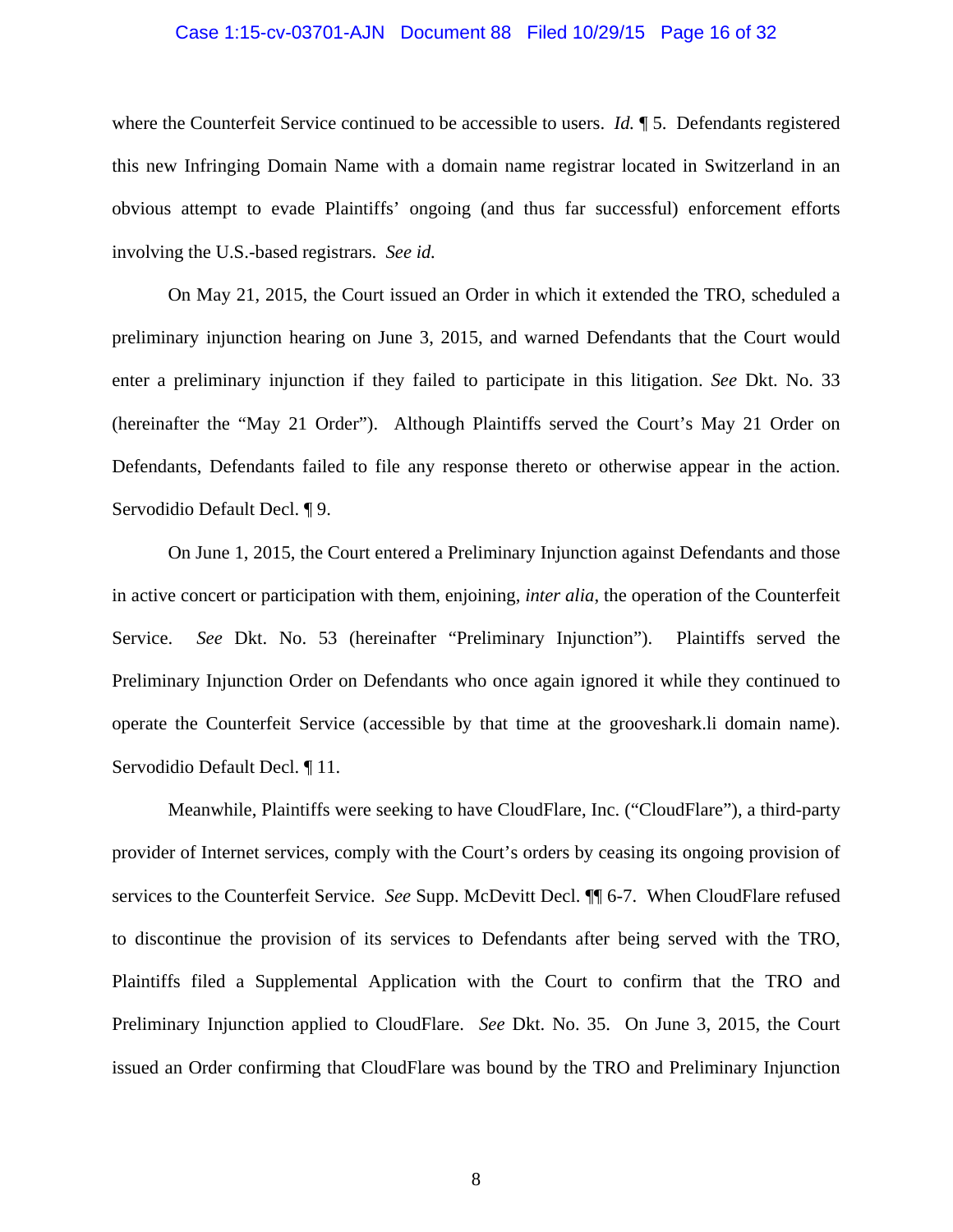### Case 1:15-cv-03701-AJN Document 88 Filed 10/29/15 Page 17 of 32

and ordered that it cease providing services to Defendants. *See* Dkt. No. 58.3 On June 3, 2015, CloudFlare complied with the Court's Order and discontinued its services to Defendants. Servodidio Default Decl. ¶ 15.

### **ARGUMENT**

### **I. The Entry of a Default Judgment is Warranted.**

 $\overline{a}$ 

Pursuant to Rule 55(b)(2) of the Federal Rules of Civil Procedure, a default judgment may be entered against a defendant who never appears or answers a complaint. *See Phillip Morris USA Inc. v. A & V Minimarket, Inc.*, 592 F. Supp. 2d 669, 672 (S.D.N.Y. 2009). Furthermore, "a party's default is deemed to constitute a concession of all well pleaded allegations of liability." *Bricklayers & Allied Craftworkers Local 2, Albany, N.Y. Pension Fund v. Moulton Masonry & Const., LLC*, 779 F.3d 182, 189 (2d Cir. 2015) (internal quotations and citation omitted); *see also Phillip Morris*, 592 F. Supp. 2d at 672. In this case, the Complaint, pleadings and declarations filed in support thereof clearly demonstrate that a default judgment should be entered against Defendants.4

<sup>3</sup> On July 9, 2015, the Court clarified that Plaintiffs have the burden to bring additional infringing sites to the attention of CloudFlare and that, upon receipt of such notice from Plaintiffs or if CloudFlare otherwise has knowledge of an infringement on the part of one of its customers, it must cease providing its services to that customer no later than 48 hours after receiving such notice or obtaining such knowledge. *See* Order at 3-4, Dkt. No. 82.

<sup>4</sup> Jurisdiction for a default judgment is proper here. This Court has subject matter jurisdiction over this action pursuant to 28 U.S.C. §§ 1331 and 1338, 15 U.S.C. §§ 1116 and 1121, and 17 U.S.C. § 502. Compl. ¶¶ 14-15. Moreover, as the allegations in the Complaint establish, the Court has personal jurisdiction over Defendants because (1) the defendants committed tortious acts outside New York; (2) the cause of action arose from those acts; (3) the tortious acts caused an injury to a person or property in New York; (4) the defendants expected or should have reasonably expected the acts to have consequences in New York; and (5) the defendants derived substantial revenue from interstate or international commerce. *See id.* ¶ 16.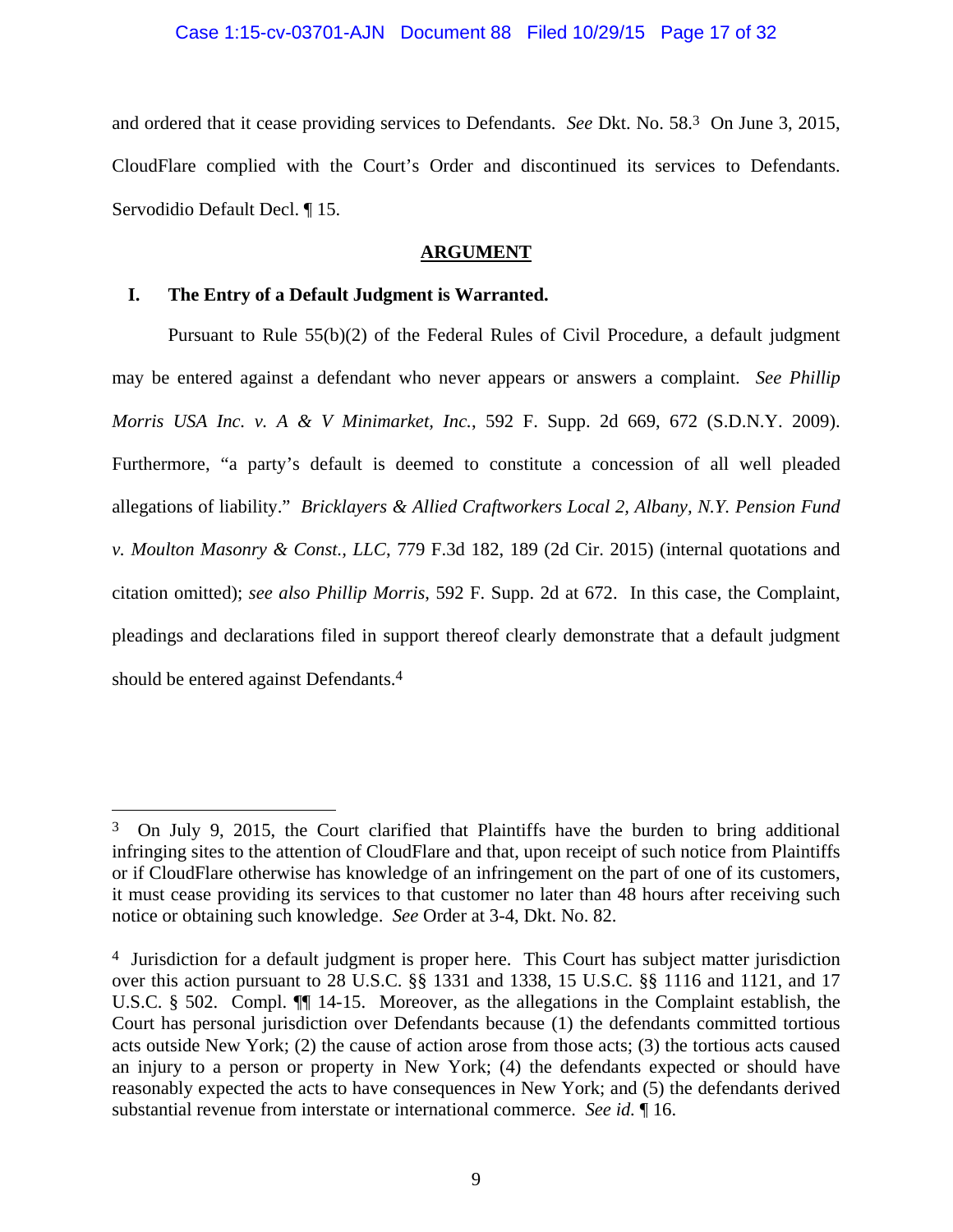### **II. Defendants Are Liable for Trademark Counterfeiting and the Use of False Designations of Origin.**

Plaintiff UMG is entitled to default judgment on its claims for trademark counterfeiting and false designation of origin. As the well-pleaded allegations of the Complaint demonstrate, Plaintiff UMG owns the Grooveshark Marks, the Grooveshark Marks are valid and entitled to strong protection, and there is a likelihood of confusion between the Counterfeit Service and the genuine service offered under the Grooveshark Marks. *See, e.g.*, *Lorillard Tobacco Co. v. Jamelis Grocery, Inc.*, 378 F. Supp. 2d 448, 454 (S.D.N.Y. 2005) (setting forth the two elements for a claim of trademark infringement or false designation of origin as (1) ownership of a "valid mark entitled to protection" and (2) defendants' use of a similar mark in commerce "in a way that would likely cause confusion").

## **A. Plaintiff UMG Owns The Grooveshark Marks, Which Are Valid and Protectable.**

Plaintiff UMG has established that it is the owner of all right, title, and interest in the Grooveshark Marks in connection with the same services being offered by Defendants under their counterfeit marks; namely, an online music streaming website. Compl. ¶¶ 5, 8, 30-32. The registrations for the Grooveshark Marks are prima facie evidence of UMG's ownership of the Grooveshark Marks, their validity, as well as of UMG's exclusive right to use its marks in commerce in connection with the goods or services specified in the registrations. *See* 15 U.S.C. § 1057(b); *Lane Capital Mgmt., Inc. v. Lane Capital Mgmt., Inc.*, 192 F.3d 337, 345 (2d Cir. 1999). UMG has thus sufficiently demonstrated ownership of the Grooveshark Marks and that these Marks are valid and protectable.

### **B. Consumers Are Likely to Be Confused as to the Source of Defendants' Counterfeit Products.**

A counterfeit mark is a spurious mark that: (1) is identical to or substantially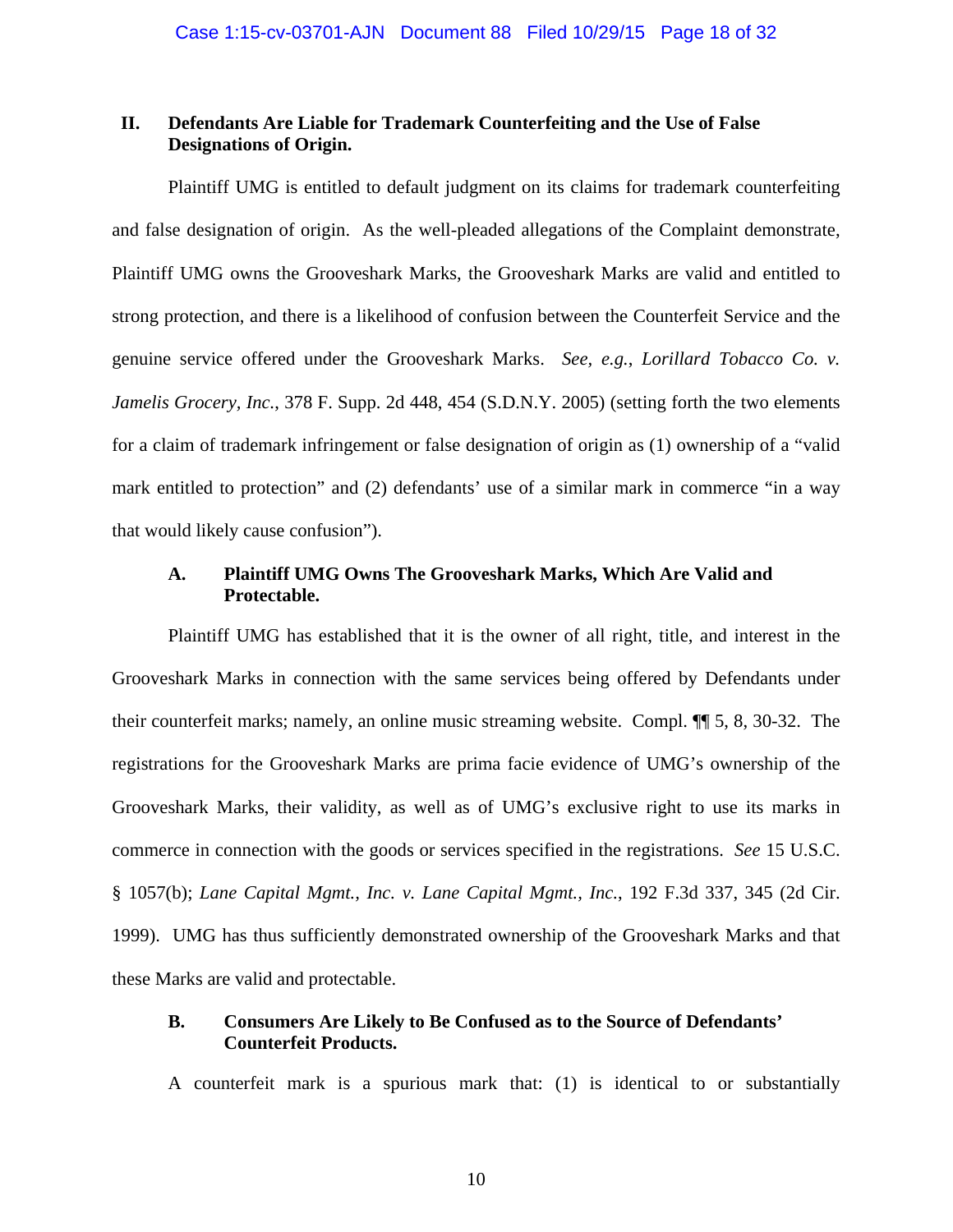### Case 1:15-cv-03701-AJN Document 88 Filed 10/29/15 Page 19 of 32

indistinguishable from a registered mark; (2) is being used for the same goods and services as the plaintiff's mark; and (3) is being used without the authorization of the owner of the mark. *See* 15 U.S.C. §§ 1116(d), 1127. Courts in this District have found that, "where counterfeit marks are involved, it is not necessary to perform the step-by-step examination of each *Polaroid* factor because counterfeit marks are inherently confusing." *Lorillard Tobacco*, 378 F. Supp. 2d at 455 (citations and internal quotation marks omitted).5 This is because "confusing the customer is the whole purpose of creating counterfeit goods [or services]." *Gucci Am., Inc. v. Duty Free Apparel, Ltd.*, 286 F. Supp. 2d 284, 287 (S.D.N.Y. 2003).

Here, a simple visual comparison confirms that Defendants have adopted counterfeit replicas of the Grooveshark Marks for the identical service—a music streaming website without UMG's permission, and are attempting to pass off their service as the "new Grooveshark.com." *See* Compl. ¶¶ 8, 43, 44. Thus, Defendants' use of the counterfeit mark is "inherently confusing." *Lorillard Tobacco Co.*, 378 F. Supp. 2d at 455. Indeed, as noted above, the actual confusion of consumers in this respect is readily apparent. *See supra* at 6 (discussing Twitter posts demonstrating confusion as to whether the Counterfeit Service was a resurrection of the original Grooveshark service). Accordingly, a default judgment is warranted as to UMG's claims for counterfeiting and false designation of origin.6

 $\overline{a}$ 

<sup>5</sup> In *Polaroid Corp. v. Polarad Electronics Corp.*, the Second Circuit set forth an eight factor test to be used when considering the likelihood of confusion of two marks. 287 F.2d 492, 495-96 (2d Cir. 1961).

<sup>6</sup> As UMG has established its claim for counterfeiting, it necessarily has demonstrated that Defendants are liable for the use of false designation of origin which also requires a showing of a protectable mark and a likelihood of confusion. *See Time, Inc. v. Petersen Publ'g Co.*, 173 F.3d 113, 117 (2d Cir. 1999)*.*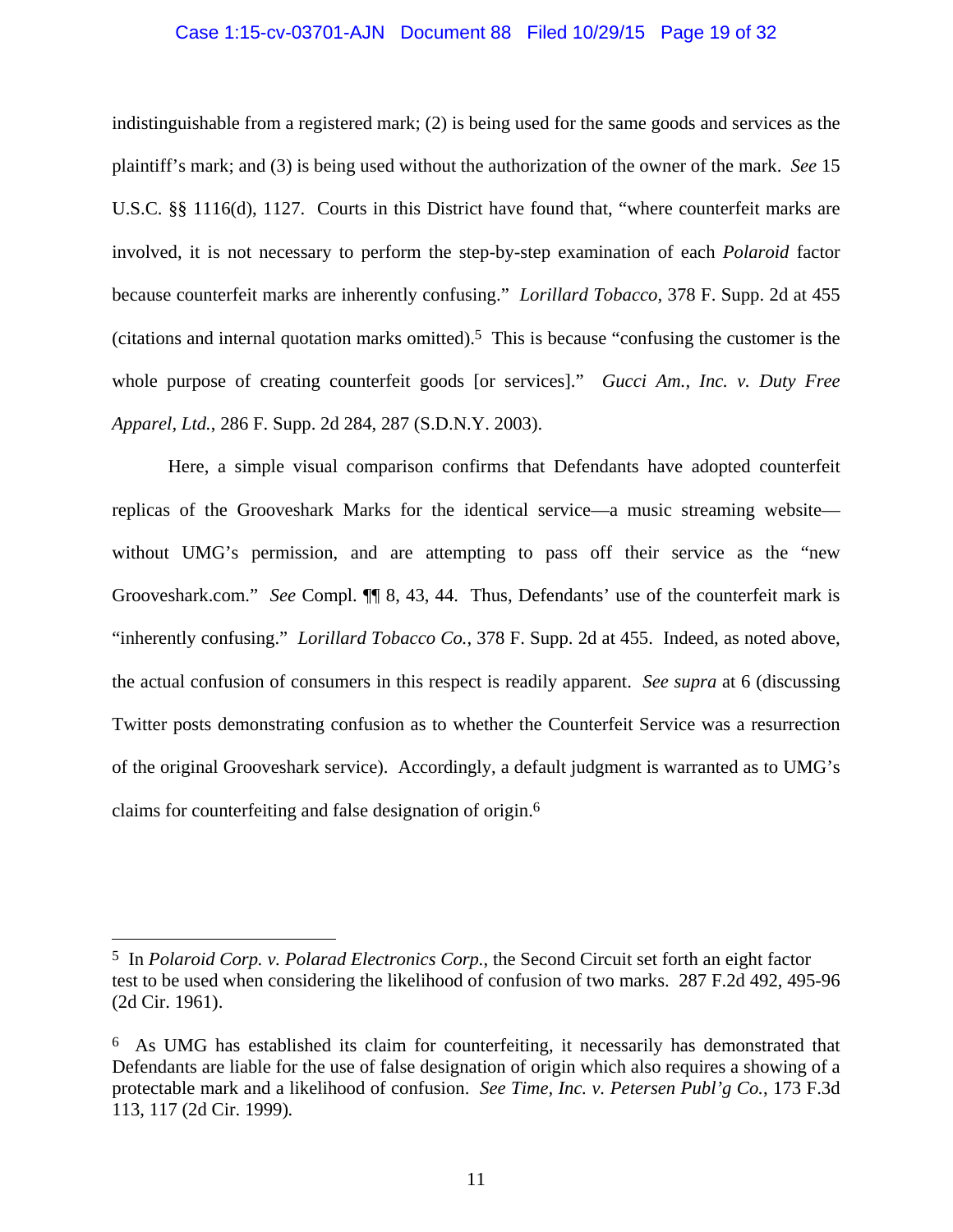### **III. Defendants Are Liable for Cybersquatting.**

The Anti-Cybersquatting Consumer Protection Act of 1996 ("ACPA") is applicable in instances in which a domain name registrant has a bad faith intent to profit by "cybersquatting" a domain name that "is identical or confusingly similar to" the distinctive or famous mark of another. 15 U.S.C. § 1125(d). The ACPA is meant to address counterfeiters who "'register well-known marks to prey on consumer confusion by misusing the domain name to divert customers from the mark owner's site to the cybersquatter's own site, and target distinctive marks to defraud consumers.'" *Diarama Trading Co., Inc. v. J. Walter Thompson USA., Inc.*, No. 01 Civ. 2950 (DAB)(DCF), 2005 WL 2148925, at \*12 (S.D.N.Y. Sept. 6, 2005) (quoting *Lucas Nursery v. Grosse*, 359 F.3d 806, 809 (6th Cir. 2004)); *see also Albert Furst von Thurn und Taxis v. Karl Prince von Thurn und Taxis*, No. 04 Civ. 6107(DAB), 2006 WL 2289847, at \*13 (S.D.N.Y. Aug. 8, 2006).

Here, the well pleaded allegations of the Complaint, as well as Defendants' open contempt and total disregard for these proceedings, amply demonstrate that Defendants have engaged in bad faith cybersquatting in violation of ACPA. Defendants registered four Infringing Domain Names—each of which is comprised of the exact Grooveshark word mark in its entirety—and Defendants have used these domain names to confuse consumers and illegally divert traffic to the Counterfeit Service. *See* Compl. ¶¶ 54, 55; Supp. McDevitt Decl. ¶¶ 4, 5; Pls.' Mem. in Supp. of TRO ("TRO Mem.") at 24-27, Dkt. No. 20. Thus, entry of a default judgment on Plaintiff UMG's cybersquatting claim is appropriate.

### **IV. Defendants Are Liable for Copyright Infringement.**

To establish copyright infringement, a plaintiff must show "(1) ownership of a valid copyright" and (2) a violation of "any of the copyright owner's five exclusive rights" under 17 U.S.C. § 106. *Arista Records, LLC v. Doe 3*, 604 F.3d 110, 117 (2d Cir. 2010) (listing copyright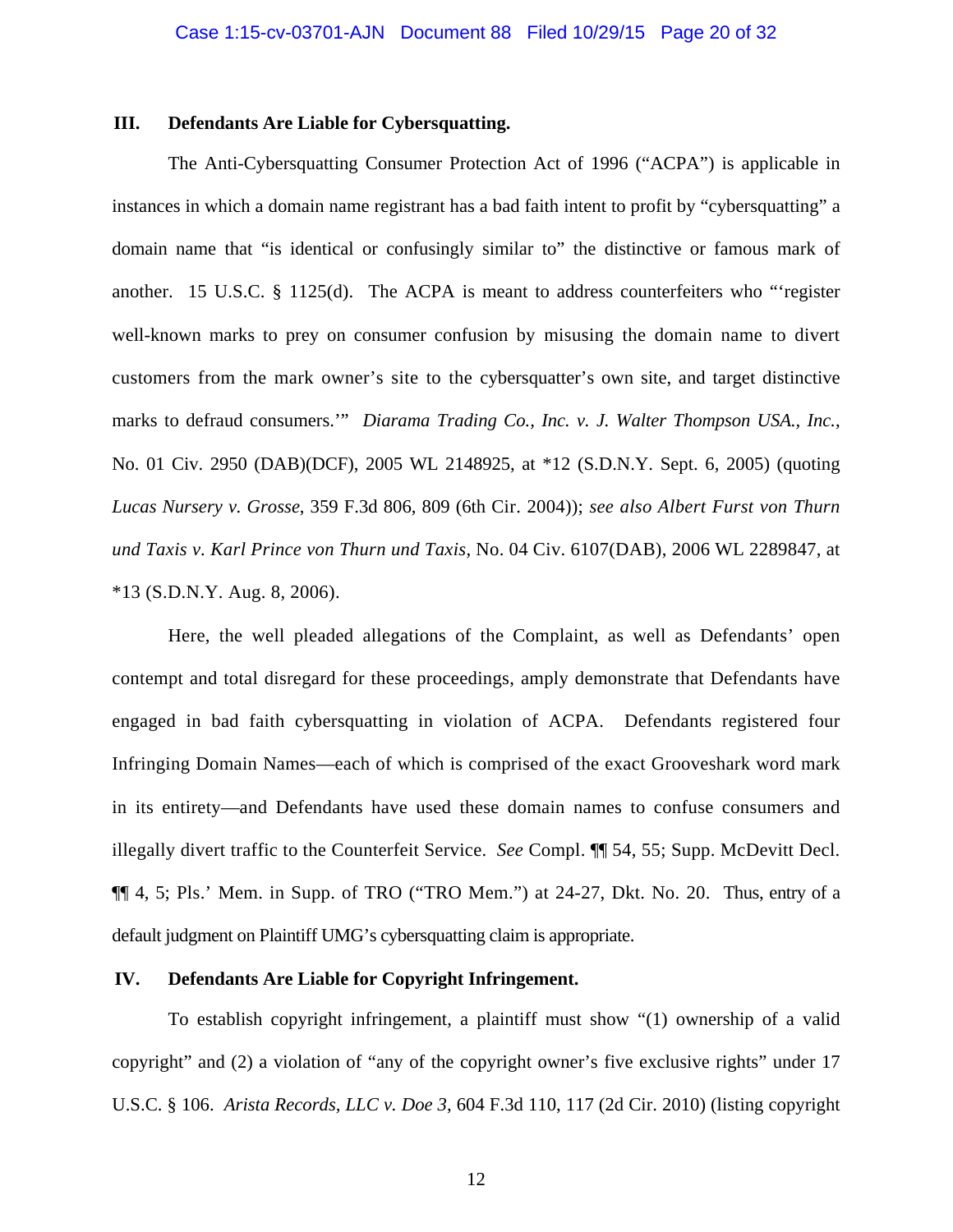# Case 1:15-cv-03701-AJN Document 88 Filed 10/29/15 Page 21 of 32

owner's exclusive rights to "reproduce, perform publicly, display publicly, prepare derivative works of, and distribute copies of, [the] copyrighted work"); *Capitol Records, LLC, d/b/a EMI Music North Am. v. Escape Media Grp., Inc. ("EMI")*, No. 12-CV-6646 (AJN), 2015 WL 1402049, at \*38 (S.D.N.Y. Mar. 25, 2015); *UMG Recording, Inc. v. Escape Media Grp., Inc. ("Arista Music")*, No. 11 Civ. 8407, 2014 WL 5089743, at \*19 (S.D.N.Y. Sept. 29, 2014); *see also* TRO Mem. at 27-30. Plaintiffs have demonstrated both elements here.

The well-pleaded allegations in the Complaint, which are deemed admitted on Defendants' default, readily establish Defendants' direct copyright infringement. Plaintiffs own copyrights or exclusive rights in each of the 89 works listed in Exhibit E, Compl. ¶ 36 (the "Works-in-Suit"), and Defendants have infringed Plaintiffs' exclusive rights by reproducing, distributing and publicly performing Plaintiffs' works via the Counterfeit Service. *Id.* ¶¶ 1, 3, 34-36.

Indeed, even beyond the allegations in the Complaint, Plaintiffs have provided conclusive evidence that infringing copies of MP3 files that correspond to each of the Works-in-Suit have been streamed, reproduced, and distributed via the Counterfeit Service to computers located in New York. McDevitt TRO Decl. ¶¶ 27-29. This constitutes direct infringement of Plaintiffs' exclusive rights under the Copyright Act. *See, e.g.*, *EMI*, 2015 WL 1402049, at \*38-40; *Arista Music*, 2014 WL 5089743, at \*19-23.

Plaintiffs also have established that Defendants are secondarily liable for the infringement of users of the Counterfeit Service under the theories of inducement of infringement, vicarious liability, and contributory liability. *See Metro-Goldwyn-Mayer Studios Inc. v. Grokster, Ltd. ("Grokster")*, 545 U.S. 913, 930, 934-36 (2005) (recognizing separate doctrines).

13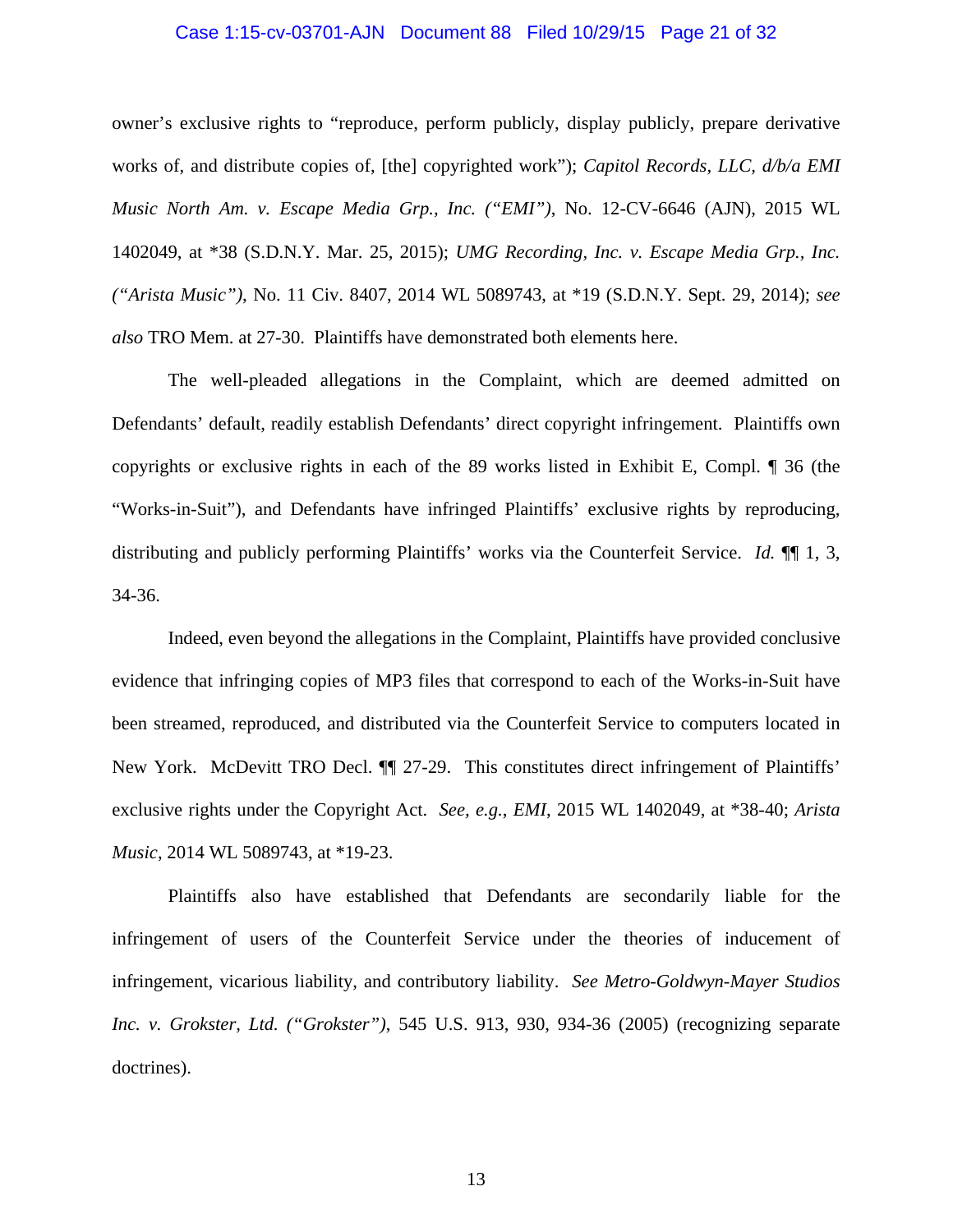### Case 1:15-cv-03701-AJN Document 88 Filed 10/29/15 Page 22 of 32

First, Defendants are liable for inducement because they: "(1) engaged in purposeful conduct that encouraged copyright infringement, with (2) the intent to encourage such infringement." *Arista Records LLC v. Lime Grp. LLC* (*"LimeWire"*), 784 F. Supp. 2d 398, 425 (S.D.N.Y. 2011); *Arista Records LLC v. Usenet.com, Inc.* (*"Usenet"*), 633 F. Supp. 2d 124, 150- 52 (S.D.N.Y. 2009). As the Complaint establishes, Defendants operated the Counterfeit Service with the object of promoting its use to infringe Plaintiffs' copyrighted sound recordings. Compl. ¶¶ 42-48, 83-88; *see* TRO Mem. at 9-12. Not only did Defendants specifically invite users to stream popular and obviously copyrighted sound recordings on demand, but they also prominently encouraged users to download unauthorized copies of those sound recordings with ease. *See* Compl. ¶¶ 49-56, 84; TRO Mem. at 10-11.

Second, Defendants are vicariously liable for copyright infringement because they "profit[ed] from direct infringement while declining to exercise a right to stop or limit it." *Grokster*, 545 U.S. at 930; *EMI*, 2015 WL 1402049, at \*41-\*43; *LimeWire*, 784 F. Supp. 2d at 423.7 The allegations of the Complaint establish these elements, as Defendants provided users with access to a comprehensive library of Plaintiffs' popular sound recordings in order to draw users to the Counterfeit Service, while Defendants declined to exercise their right and ability to prevent such user infringement. *See* Compl. ¶¶ 49-56, 83-88; TRO Mem. at 10-11.

Finally, Defendants are liable for contributory copyright infringement because they materially contributed to their users' infringing conduct with knowledge of the same. *See Arista Records, LLC v. Doe 3*, 604 F.3d at 117-18; *EMI*, 2015 WL 1402049, at \*43. As the well-

 $\overline{a}$ 

<sup>7</sup> All that is required to satisfy this element is a "causal relationship between the infringing activity and any financial benefit a defendant reaps, regardless of *how substantial* the benefit is in proportion to a defendant's overall profits." *Usenet*, 633 F. Supp. 2d at 157 (emphasis added) (citations and quotations omitted). This relationship is established when the infringing material acts as a "draw" to attract users. *Id.* at 156-57.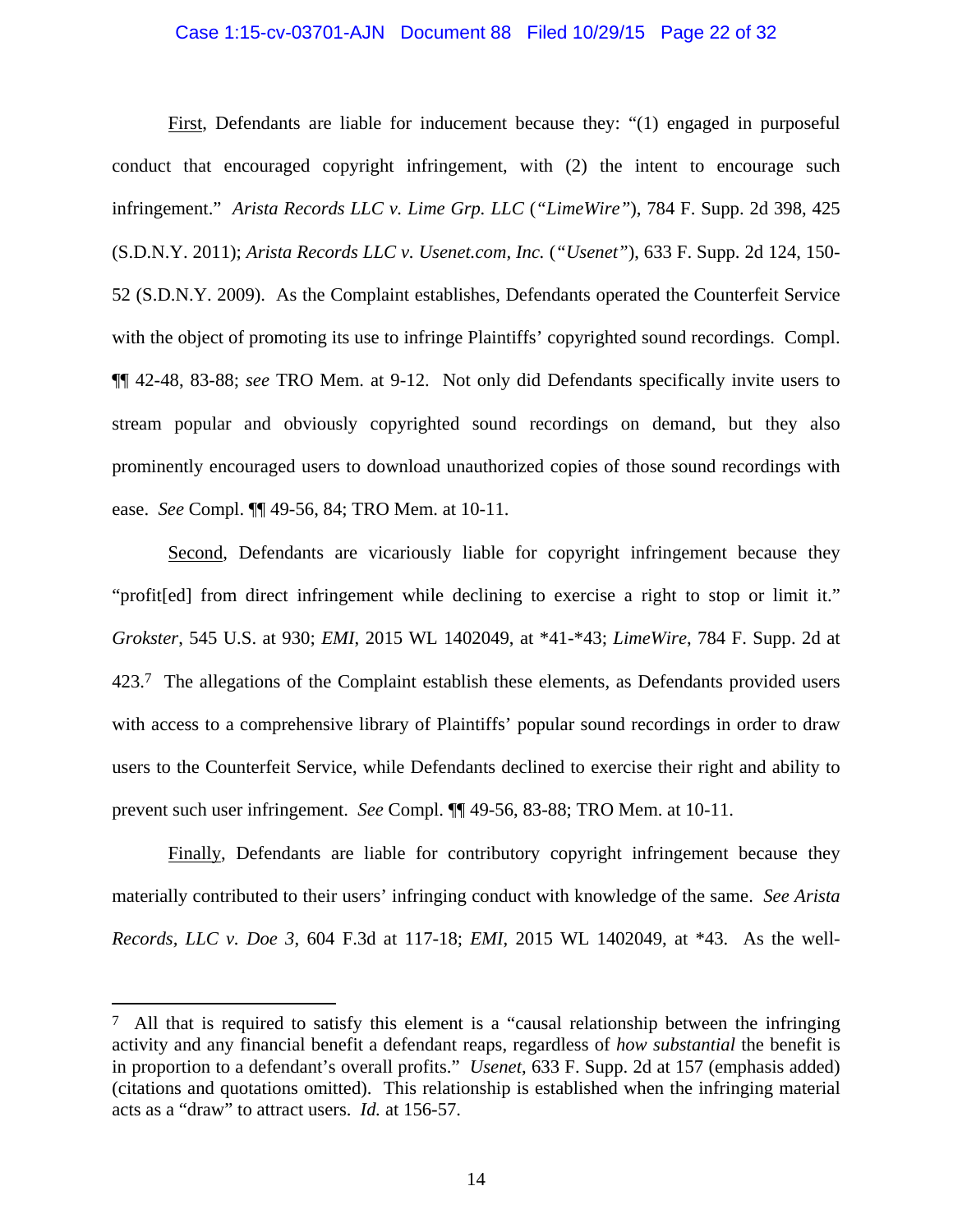# Case 1:15-cv-03701-AJN Document 88 Filed 10/29/15 Page 23 of 32

pleaded allegations of the Complaint establish, Defendants have actual and constructive knowledge of the infringing activity of the Counterfeit Service's users, and they knowingly caused and materially contributed to users' infringement of Plaintiffs' copyrights by providing the means to search the Counterfeit Service for copyrighted music files and to stream and download those files. Compl. ¶¶ 42-56, 87; *see* TRO Mem. at 10-12; McDevitt TRO Decl., Exs. D-G.

### **V. UMG Is Entitled to Maximum Statutory Damages for Willful Counterfeiting and Cybersquatting.**

Where, as here, a case involves willful infringement, the Lanham Act provides for an award of statutory damages of up to \$2,000,000 for each counterfeited mark per type of good offered. 15 U.S.C. § 1117(c). The Lanham Act also provides for statutory damages for Defendants' willful cybersquatting of up to \$100,000 for each Infringing Domain Name. 15 U.S.C. § 1117(d). Statutory damages are intended to serve as both compensatory and punitive relief for a plaintiff who has been harmed by a willful counterfeiter and to serve as a deterrent against future counterfeiting. *Sara Lee Corp. v. Bags of N.Y., Inc.*, 36 F. Supp. 2d 161, 165 (S.D.N.Y. 1999); *see Silhouette Int'l Schmied AG v. Chakhbazian*, No. 04 Civ. 3613 (RJH)(AJP), 2004 WL 2211660, at \*2 (S.D.N.Y. Oct. 4, 2004).

Here, the Court may infer that Defendants willfully counterfeited the Grooveshark marks and engaged in cybersquatting simply on the basis of Defendants' default. *See Rovio Entm't, Ltd. v. Allstar Vending, Inc.*, No. 14-CV-7346 (KBF), \_\_ F. Supp. 3d \_\_, 2015 WL 1508497, at \*5 (S.D.N.Y. Apr. 1, 2015) (drawing inference of willful trademark infringement by virtue of a defendant's default); *Chloe v. Zarafshan*, No. 1:06-cv-3140-RJH-MHD, 2009 WL 2956827, at \*7 (S.D.N.Y. Sept. 15, 2009) ("Willfulness may be established by a party's default because an innocent party would presumably have made an effort to defend itself."). Even without such an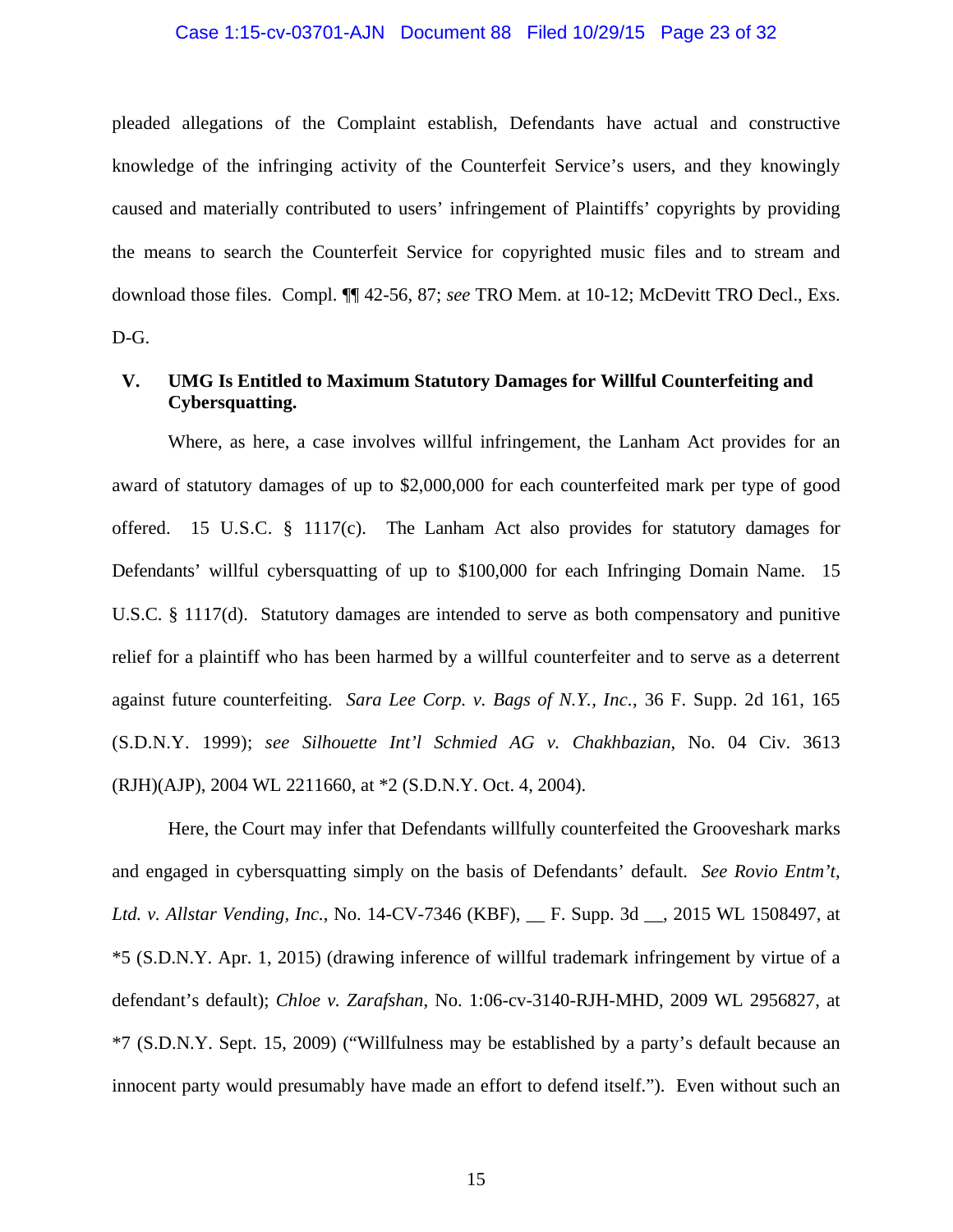# Case 1:15-cv-03701-AJN Document 88 Filed 10/29/15 Page 24 of 32

inference, Plaintiffs' well-pleaded allegations demonstrate that Defendants' acts of infringement were inarguably willful. As set forth above, Defendants launched their Counterfeit Service by stealing the Grooveshark Marks that UMG had just obtained through a settlement agreement. Defendants openly bragged about their intention to thwart plaintiffs' enforcement efforts in interviews with the media, and continued to operate the Counterfeit Service and register additional Infringing Domain Names in violation of multiple court orders. *See supra* at 4-8; Compl. ¶¶ 9, 46; TRO Mem. at 9-11; Servodidio Default Decl. ¶ 12.

Under these circumstances, a maximum award of statutory damages is appropriate. *See Tiffany (NJ) LLC v. Qi Andrew*, No. 10 Civ. 9471 (KPF)(HBP), 2015 WL 3701602, at \*10-11 (S.D.N.Y. June 15, 2015) (awarding maximum \$100,000 statutory damages on default judgment for cybersquatting); *Nat'l Football League v. Lee*, No. 11-cv-8911 (PKC), Default J. & Permanent Inj. at 6, Dkt. No. 24 (S.D.N.Y. Feb. 17, 2012) (awarding maximum \$4,000,000 statutory damages on default judgment for trademark counterfeiting); *Levi Strauss & Co. v. Ding Shijun d/b/a/ LevisOnline.com*, No. 11-cv-7495 (WHP), Default J. & Permanent Inj. at 7, Dkt. No. 29 (S.D.N.Y. Jan. 4, 2012) (awarding maximum \$6,000,000 statutory damages on default judgment for trademark counterfeiting); *Nat'l Football League v. Chen Cheng d/b/a njljerseydiscount.com*, No. 11-cv-0344 (WHP), Default J. & Permanent Inj. at 6, Dkt. No. 21 (S.D.N.Y. Mar. 24, 2011) (awarding maximum \$4,000,000 statutory damages on default judgment for trademark counterfeiting); *Phillip Morris USA Inc. v. Marlboro Express*, No. 03-CV-1161 (CPS), 2005 WL 2076921, at \*6 (E.D.N.Y. Aug. 26, 2005) (awarding maximum \$4,000,000 statutory damages on summary judgment against trademark counterfeiter).

Thus, UMG respectfully requests entry of judgment against Defendants in the amount of \$4,000,000 for willful counterfeiting of the two Grooveshark Marks as authorized by 15 U.S.C. §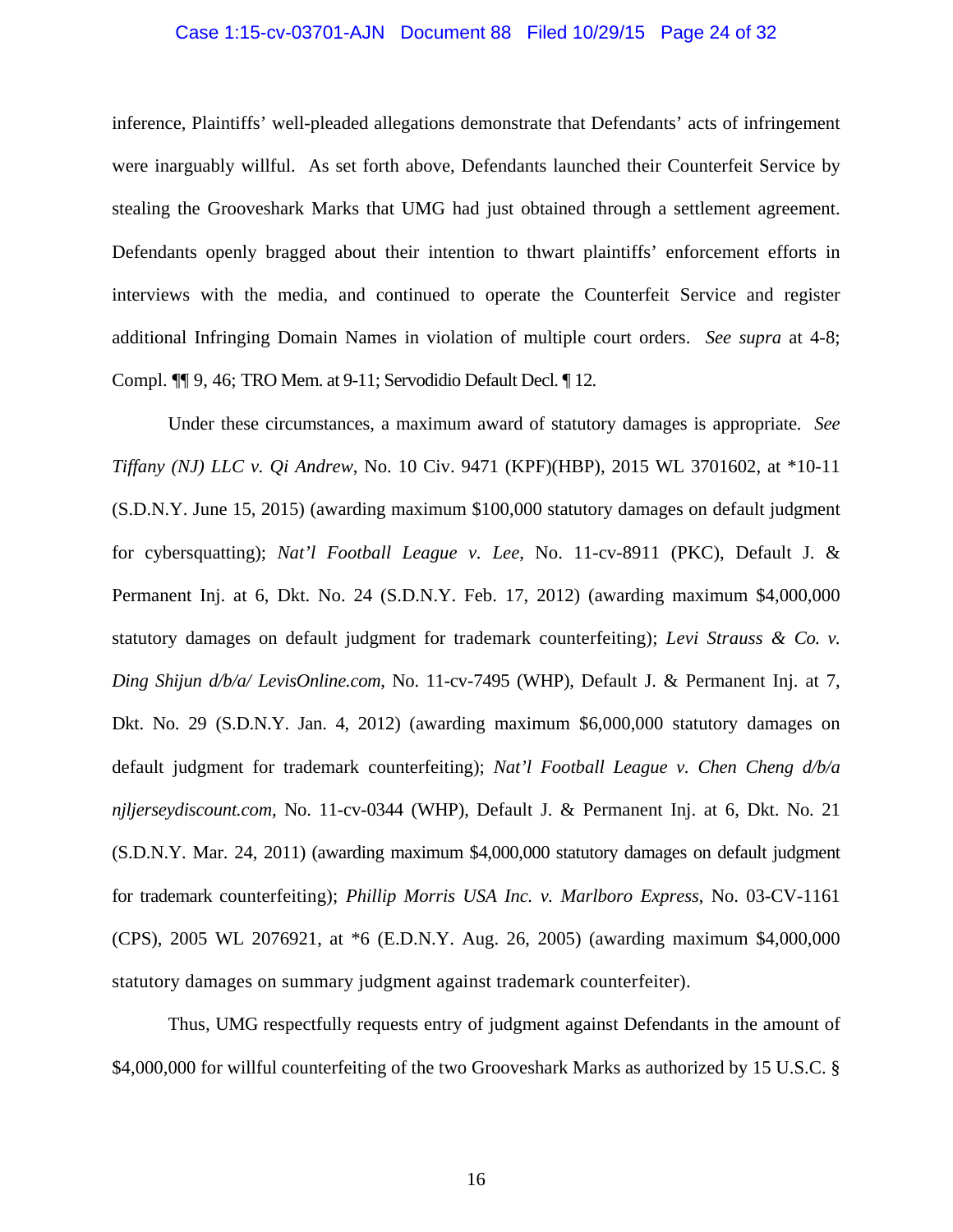$1117(c)(2)$  and in the amount of \$400,0000 for the bad faith registration of the four Infringing Domain Names as authorized by 15 U.S.C. § 1117(d).8

## **VI. Plaintiffs Are Entitled to a Maximum Award of Statutory Damages for Copyright Infringement.**

Section  $504(c)$  of the Copyright Act allows a plaintiff to elect to recover statutory damages "instead of actual damages and profits." 17 U.S.C.  $\S$  504(c)(1). While statutory damages generally range from \$750 to \$30,000 per work, the ceiling for individual awards is extended to \$150,000 per work infringed in cases where the infringement was willful. *See id.* § 504(c)(1), (2). As set forth herein, Defendants' egregious infringement and conduct in this case warrants a statutory maximum of \$150,000 per work infringed.

As noted above, the Court may infer that Defendants willfully infringed Plaintiffs' copyrights given the entry of default. *See supra* at 15; *see also Van Der Zee v. Greenidge*, No. 03 Civ. 8659 (RLE), 2006 WL 44020, at \*3 (S.D.N.Y. Jan. 6, 2006) (inferring willfulness in copyright case). However, even without such an inference, Plaintiffs' well pleaded allegations, coupled with Defendants' contemptuous conduct since the filing of this case, readily establish that Defendants' acts of copyright infringement were willful. As alleged in the Complaint, Defendants launched the Counterfeit Service for the admitted purpose of infringing Plaintiffs' sound recording copyrights on a massive scale by claiming to have resurrected the original Grooveshark service – a service already found by two separate courts to have infringed Plaintiffs' copyrights. Compl.  $\P$  4, 9, 46. Thereafter, Defendants continued to operate the

<u>.</u>

<sup>8</sup> A hearing regarding damages is not required here as the uncontested evidence contained in the multiple declarations filed in support of Plaintiffs' Motion for a TRO readily establishes the bases for the statutory damage awards specified in the proposed default judgment. *See, e.g.*, *Manno v. Tenn. Prod. Ctr., Inc*, 657 F. Supp. 2d 425, 431 (S.D.N.Y. 2009) (conducting inquiry into damages based on parties' written submissions and finding defendant's conduct demonstrated willfulness in determining statutory damages); *Tiffany (NJ) Inc. v. Luban*, 282 F. Supp. 2d 123, 124-25 (S.D.N.Y. 2003) (awarding statutory damages based on plaintiffs' written submissions).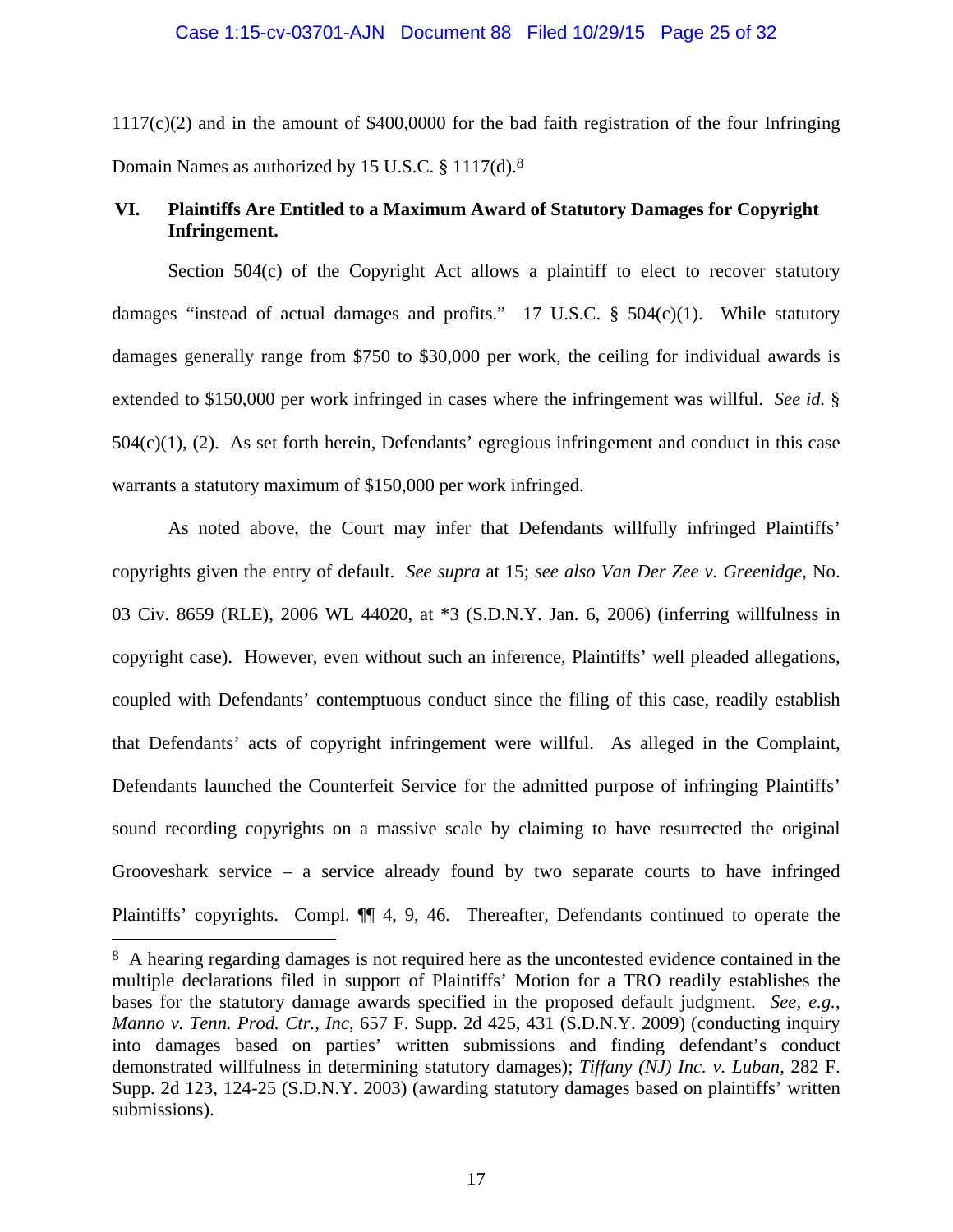### Case 1:15-cv-03701-AJN Document 88 Filed 10/29/15 Page 26 of 32

Counterfeit Service in open defiance of this Court's orders, even going so far as to register at least two additional infringing domain names after the issuance of the TRO, declaring through the media that Plaintiffs "will not stop us" and that "we're more determined than ever to keep grooveshark alive and kicking." *See supra* at 4-8.

Courts in this and other Circuits have routinely held that such willful misconduct justifies a large award per work infringed, including awards of the statutory maximum. *See Kepner-Tregoe, Inc. v. Vroom*, 186 F.3d 283, 288-89 (2d Cir. 1999) (upholding maximum award for willful infringement); *Superior Form Builders, Inc. v. Dan Chase Taxidermy Supply Co., Inc.*, 74 F.3d 488, 496-97 (4th Cir. 1996) (same); *Nat'l Football League v. PrimeTime 24 Joint Venture*, 131 F. Supp. 2d 458, 479-80 (S.D.N.Y. 2001) (awarding maximum for willful infringement for certain periods of infringement); *RSO Records, Inc. v. Peri*, 596 F. Supp. 849, 862-63 (S.D.N.Y. 1984) (awarding maximum for willful infringement); *Entral Grp. Int'l v. Sun Sports Bar Inc.*, No. 05-cv-4836 (CBA), 2007 WL 2891419, at \*5-6 (E.D.N.Y. Sept. 28, 2007) (same); *Macklin v. Mueck,* No. 00-10492-Civ., 2005 WL 1529259, at \*1 (S.D. Fla. Jan. 28, 2005) (same); *Warner Bros. Entm't v. Caridi*, 346 F. Supp. 2d 1068, 1074 (C.D. Cal. 2004) (same).

Given the egregious circumstances of this case, Plaintiffs should be awarded the full amount of statutory damages of \$150,000 for each of the 89 works identified in the Complaint, for a total of \$13,350,000.

### **VII. Plaintiffs Are Entitled to Reasonable Attorneys' Fees and Costs.**

Section 505 of the Copyright Act specifically authorizes the court to "allow the recovery of full costs by or against any party" and "also [to] award a reasonable attorney's fee to the prevailing party as part of the costs." 17 U.S.C. § 505. Although such fees are awarded in the court's discretion, "they are the rule rather than the exception and should be awarded routinely." *Kroll-O'Gara Co. v. First Def. Int'l, Inc.*, No. 99 Civ. 4899 (SAS), 2000 WL 369721, at \*1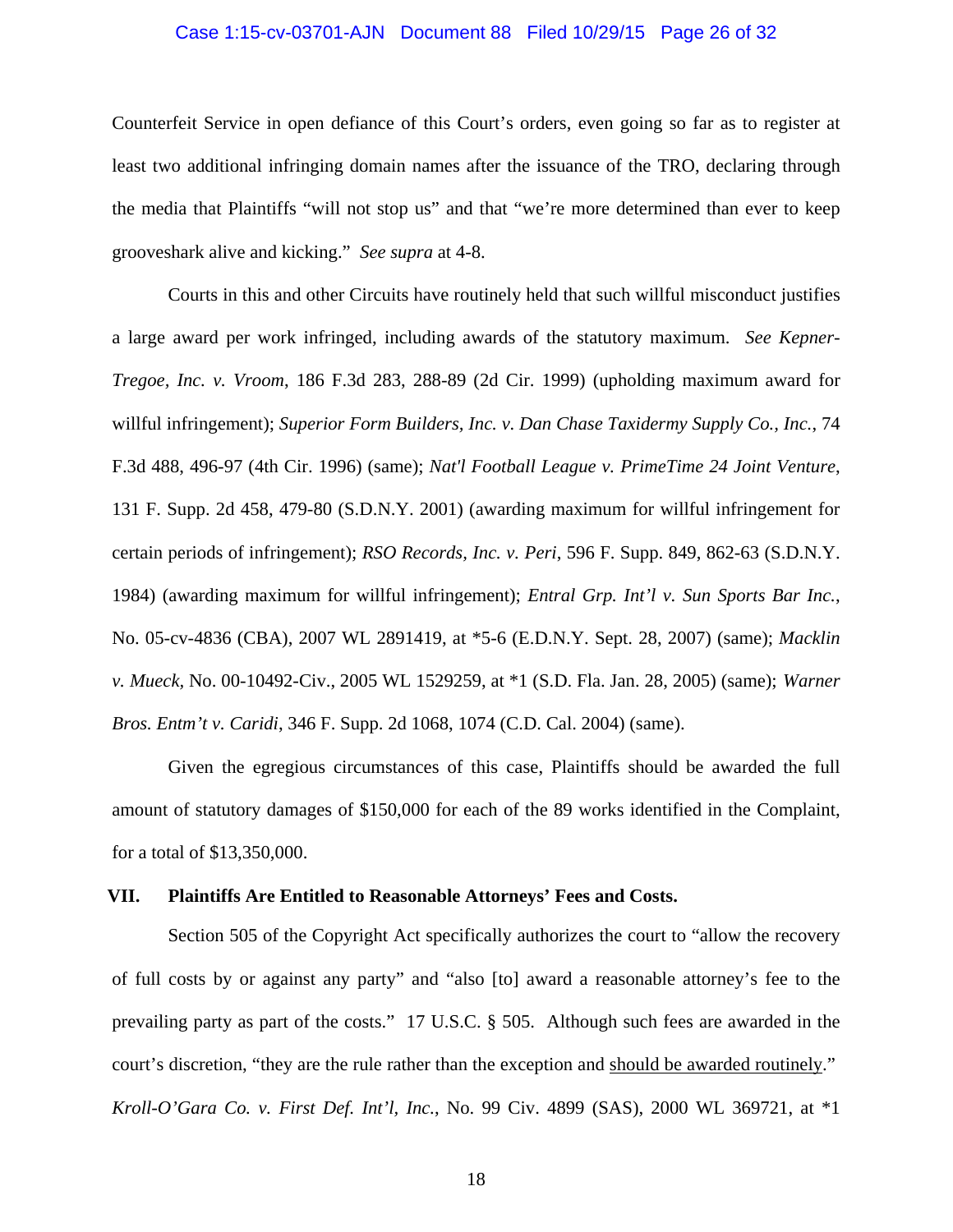### Case 1:15-cv-03701-AJN Document 88 Filed 10/29/15 Page 27 of 32

(S.D.N.Y. Apr. 11, 2000) (emphasis added) (internal quotations and citation omitted); *RC Entm't, Inc. v. Rodriguez*, No. 98 Civ. 8585 (BSJ), 1999 WL 777903, at \*3 (S.D.N.Y. Sept. 29, 1999); *In Design v. Lauren Knitwear Corp.*, 782 F. Supp. 824, 836 (S.D.N.Y. 1991); *Bridgeport Music, Inc. v. WB Music Corp.*, 520 F.3d 588, 592 (6th Cir. 2008); *Compaq Comput. Corp. v. Ergonome Inc.*, 387 F.3d 403, 411 (5th Cir. 2004). In cases of willful infringement, an award of attorneys' fees and costs under Section 505 is "justified" and "in line with the statutory goal of deterrence." *Kepner-Tregoe, Inc.*, 186 F.3d at 289; *Hounddog Prods., L.L.C. v. Empire Film Grp., Inc.*, 826 F. Supp. 2d 619, 634 (S.D.N.Y. 2011); *U2 Home Entm't, Inc. v. Hong Wei Int'l Trading, Inc.*, No. 04 Civ. 6189 (JFK), 2008 WL 3906889, at \*17 (S.D.N.Y. Aug. 21, 2008).9

For the reasons already shown, and in light of Defendants' default and willful conduct, Plaintiffs are the prevailing parties here. Accordingly, Plaintiffs should be awarded their reasonable attorneys' fees and costs in an amount to be proven in a forthcoming submission.

### **VIII. Plaintiffs Are Entitled to a Permanent Injunction.**

<u>.</u>

A court may "issue an injunction on a motion for default judgment provided that the moving party shows that (1) it is entitled to injunctive relief under the applicable statute and (2) it meets the prerequisites for the issuance of an injunction." *Hounddog Prods.*, 826 F. Supp. 2d at 632 (internal citations and quotation marks omitted).

Under Section 34 of the Lanham Act, a court has the "power to grant injunctions, according to the principles of equity and upon such terms as the court may deem reasonable." 15 U.S.C. §

<sup>9</sup> The Lanham Act similarly authorizes the court to "award reasonable attorney fees to the prevailing party." 15 U.S.C. § 1117(a). "The finding of willfulness determines the right to attorneys' fees." *Bambu Sales, Inc. v. Ozak Trading Inc.*, 58 F.3d 849, 854 (2d Cir. 1995) (affirming grant of attorneys' fees and default judgment against trademark infringer); *Louis Vuitton Malletier S.A. v. LY USA, Inc.*, 676 F.3d 83, 111-12 (2d Cir. 2012) (affirming award of attorneys' fees against willful trademark counterfeiters); *Union of Orthodox Jewish Congregations of Am. v. Am. Food & Beverage Inc.*, 704 F. Supp. 2d 288, 293 (S.D.N.Y. 2010) (granting default judgment and awarding attorneys' fees against trademark counterfeiter).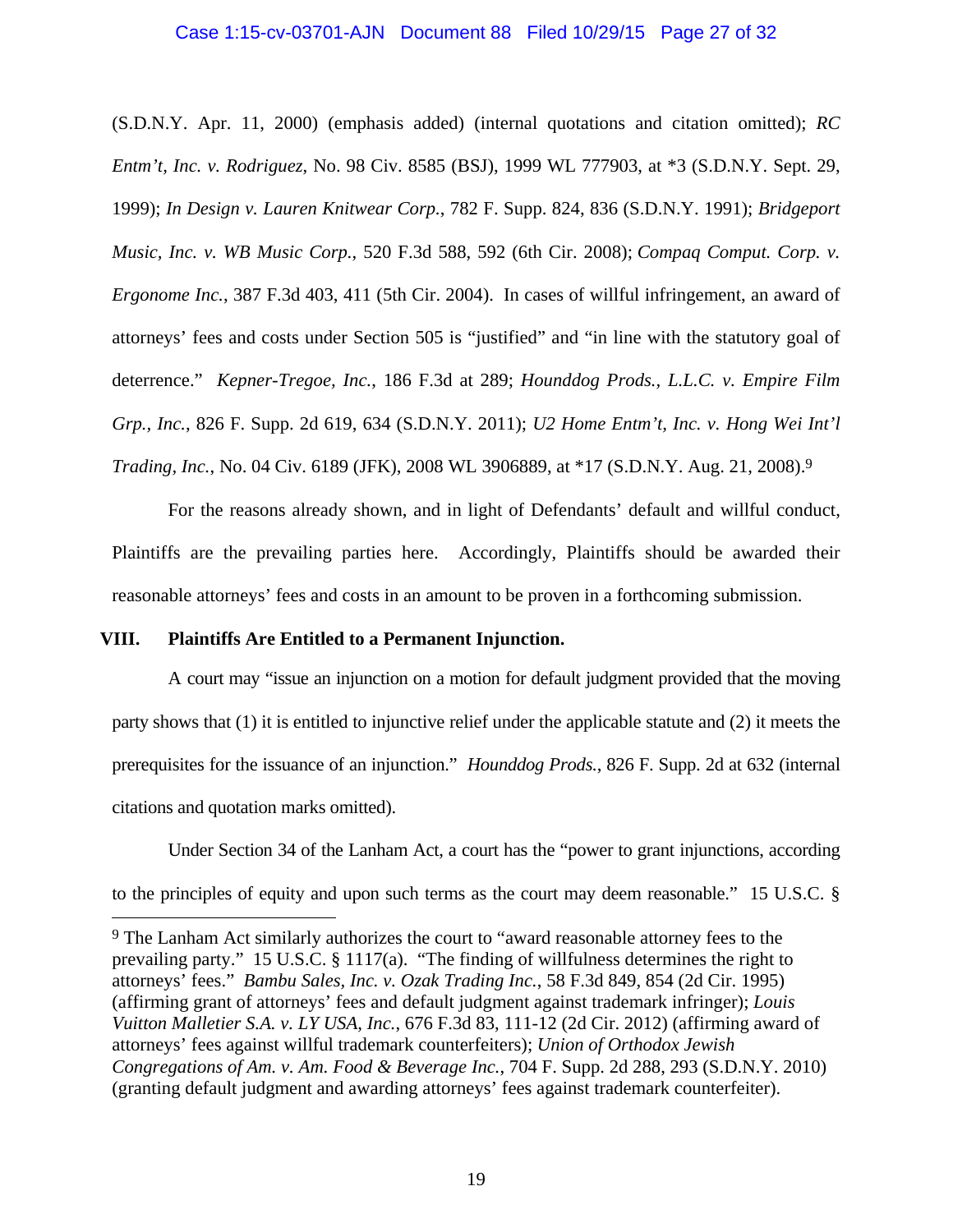### Case 1:15-cv-03701-AJN Document 88 Filed 10/29/15 Page 28 of 32

1116(a). The Lanham Act also allows "the forfeiture or cancellation of the [infringing] domain name or the transfer of the domain name to the owner of the mark." 15 U.S.C.  $\S$  1125(d)(1)(C); *Sporty's Farm L.L.C. v. Sportsman's Mkt., Inc.*, 202 F.3d 489, 500 (2d Cir. 2000) (affirming district court's order transferring the domain and permanently enjoining infringers from taking any action to prevent or hinder the transfer of such domain). Section 502(a) of the Copyright Act further authorizes the Court to grant "final injunctions on such terms as it may deem reasonable to prevent or restrain infringement of a copyright." 17 U.S.C. § 502(a); *see also Hounddog Prods.*, 826 F. Supp. 2d at 632-33 (granting permanent injunction on a motion for default judgment).

### **A. Plaintiffs Meet the Requirements for Injunctive Relief.**

A plaintiff seeking to obtain a permanent injunction must establish: "'(1) that it has suffered an irreparable injury; (2) that remedies available at law, such as monetary damages, are inadequate to compensate for that injury; (3) that, considering the balance of hardships between the plaintiff and defendant, a remedy in equity is warranted; and (4) that the public interest would not be disserved by a permanent injunction.'" *Salinger v. Colting*, 607 F.3d 68, 77 (2d Cir. 2010) (quoting *eBay Inc. v. MercExchange, LLC*, 547 U.S. 388, 391 (2006)). All of these elements are readily satisfied here.

First, Plaintiffs have demonstrated that they will suffer irreparable injury if Defendants are permitted to operate the Counterfeit Service. *See* Compl. ¶¶ 49-56, 62-63; TRO Mem. at 30- 33. Indeed, the need for permanent injunctive relief is particularly acute in this case. As noted above, Defendants openly defied this Court's TRO and Preliminary Injunction orders by continuing to operate the Counterfeit Service and going so far as to register two additional infringing domain names with two different domain name registrars in an attempt to thwart Plaintiffs' enforcement efforts. *See supra* at 7-8. Immediately after the entry of the TRO and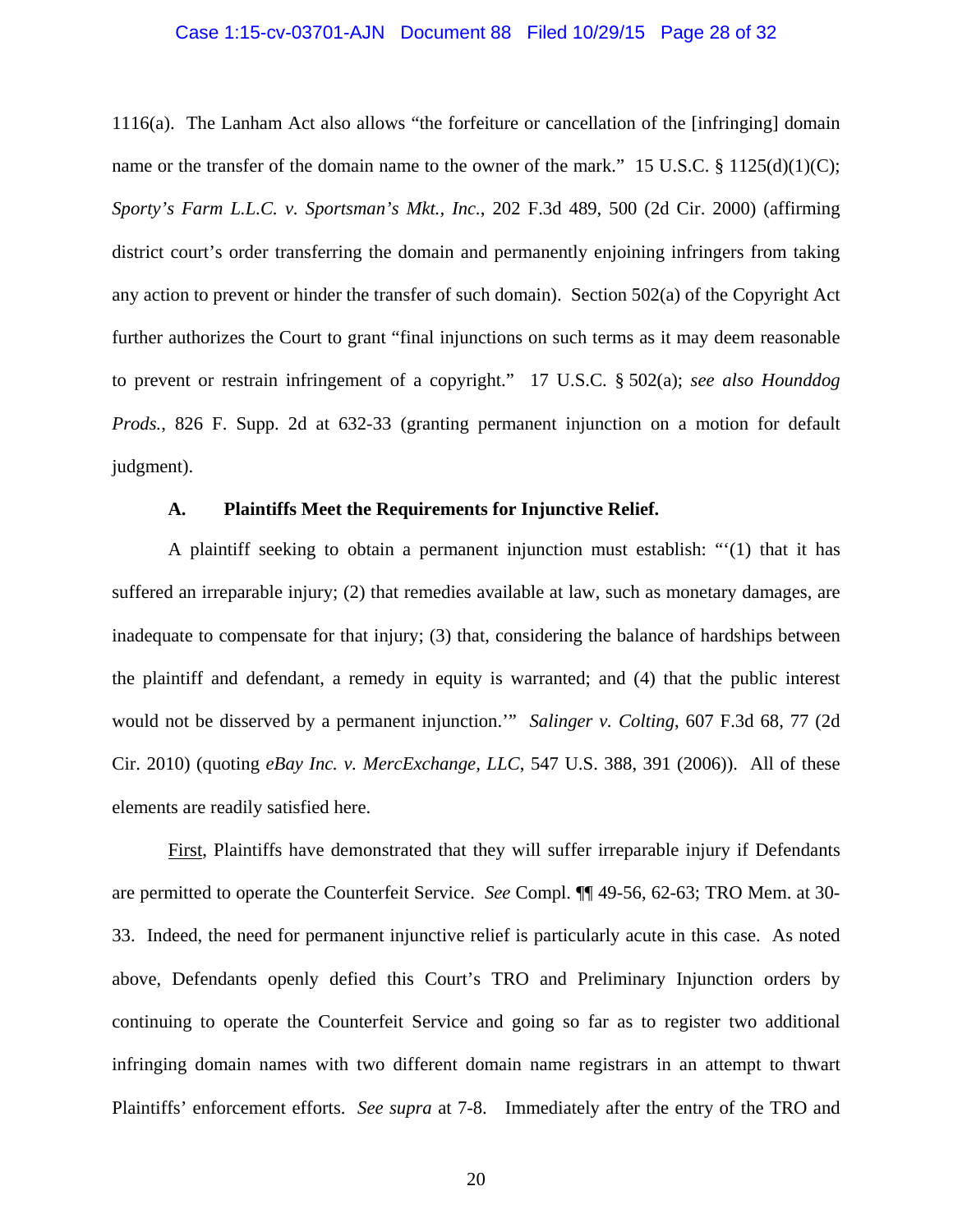#### Case 1:15-cv-03701-AJN Document 88 Filed 10/29/15 Page 29 of 32

consequent shutdown of grooveshark.io, Defendants were quoted in the media saying: "You will not stop us . . . after this hit we're more determined than ever to keep grooveshark alive and kicking." Servodidio Default Decl.  $\P$  12. It is well established that such "past violations may ... justify an inference that a defendant is likely to violate the law in the future if not enjoined." *SEC v. Mgmt. Dynamics, Inc.*, 515 F.2d 801, 807 (2d Cir. 1975); *see also Register.com, Inc. v. Verio, Inc.*, 356 F.3d 393, 405 (2d Cir. 2004) (previous infringing behavior was justification for injunction).10

Second, while an award of statutory damages against Defendants is warranted, damages alone cannot protect Plaintiffs against future infringements by Defendants – only an injunction can do so. *See Warner Bros. Entm't Inc. v. RDR Books*, 575 F. Supp. 2d 513, 553 (S.D.N.Y. 2008) (finding money damages alone are not adequate remedy in view of irreparable harm from continued infringement). Indeed, an award of damages is likely to be ineffective in preventing further infringement as Defendants have refused to appear in the case and operate outside the U.S., rendering any judgment uncollectible. *See, e.g.*, *NML Capital, Ltd. v. Republic of Argentina*, 699 F.3d 246, 262 (2d Cir. 2012) ("damages are an ineffective remedy" because defendant "will simply refuse to pay any judgment"); *Lava Records LLC v. Ates*, No. Civ.A. 05- 1314, 2006 WL 1914166, at \*3 (W.D. La. July 11, 2006) (harm from infringement is not remedied "by a damage award that may or may not be collectible").

Third, the balance of hardships plainly favors the plaintiffs. As the Court already found

<u>.</u>

<sup>&</sup>lt;sup>10</sup> The fact that Counterfeit Service remains inaccessible at this time does not render moot the need for a permanent injunction. Defendants' repeated pattern of violation of court orders in this action as well as their statements of defiance and bad faith underscore the need for permanent injunctive relief. *See, e.g., BMG Music v. Gonzalez,* 430 F.3d 888, 893 (7th Cir. 2005) (permanent injunction appropriate to "ensure that the misconduct does not recur as soon as the case ends"); *Fresh Del Monte Produce Inc. v. Del Monte Foods Co.*, 933 F. Supp. 2d 655, 661 (S.D.N.Y. 2013) (issuing permanent injunction because "post-trial cessation" of infringing conduct did not moot injunctive relief).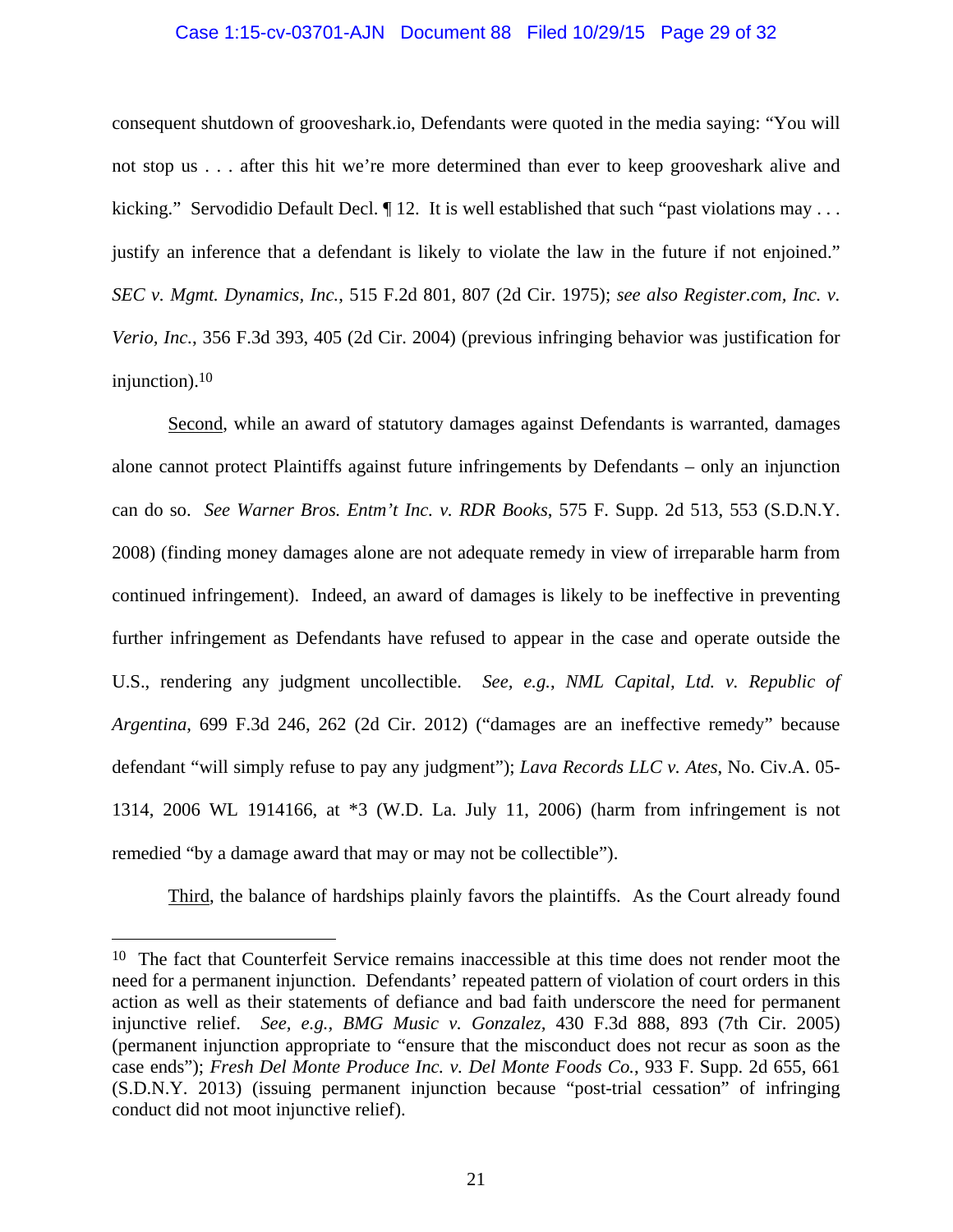#### Case 1:15-cv-03701-AJN Document 88 Filed 10/29/15 Page 30 of 32

when granting the TRO, the harm that Plaintiffs would suffer in the absence of an injunction clearly outweighs any harm to Defendants' legitimate interests from granting such an order. *See* TRO ¶ 10. Indeed, Defendants appear to have no legitimate business activities that would be harmed by an injunction. Servodidio Default Decl. ¶ 18.

Fourth, a permanent injunction would serve the strong public interest in not being misled as to the origin, source, or sponsorship of trademarked goods and services. *See Scarves by Vera, Inc. v. Todo Imports Ltd.*, 544 F.2d 1167, 1173 (2d Cir. 1976). Furthermore, "the public has a compelling interest in protecting copyright owners' marketable rights to their work and the economic incentive to continue creating" those works. *WPIX, Inc. v. ivi, Inc.*, 691 F.3d 275, 287 (2d Cir. 2012) (affirming grant of preliminary injunction in copyright case).

Finally, and for the reasons set forth in this Court's June 3, 2015 Order as modified on July 9, 2015, the injunction should continue to apply to CloudFlare with regard to the services it previously provided to Defendants. *See* Mem. & Order at 9-10, Dkt No. 58 ("[T]he Court concludes that CloudFlare is in active concert or participation with Defendants . . . [and] concludes and clarifies that CloudFlare was bound by the TRO and is now bound by the existing preliminary injunction"). The proposed injunction merely carries forward the identical terms already ordered by the Court in this regard.

### **B. The ACPA Authorizes the Domain Name Transfer Sought By Plaintiffs.**

As admitted by Defendants through default, the Infringing Domain Names are essential components of Defendants' infringing activities and incorporate the Grooveshark word mark in its entirety. Indeed, they are the very means by which Defendants have operated the Counterfeit Service. Compl. ¶¶ 7, 49-56. To render any injunction meaningful, therefore, Defendants (and, if Defendants refuse to comply, the domain registrars and registries who hold or list the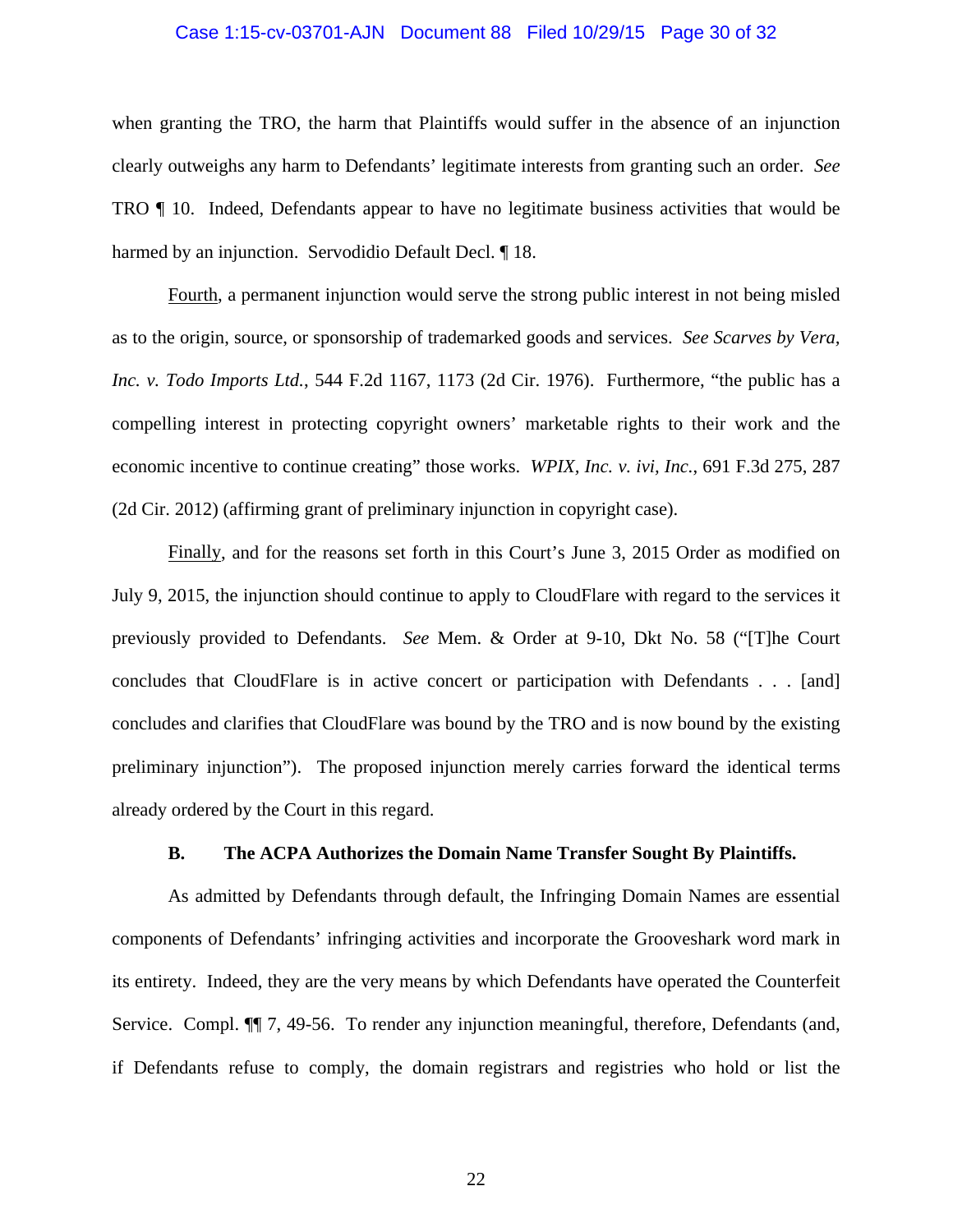#### Case 1:15-cv-03701-AJN Document 88 Filed 10/29/15 Page 31 of 32

Infringing Domain Names) should be required to transfer control of the Infringing Domain Names to Plaintiffs. Such a remedy is specifically provided for by the ACPA which states that, "[i]n any civil action involving the registration, trafficking, or use of a domain name . . . a court may order the forfeiture or cancellation of the domain name or the transfer of the domain name to the owner of the mark."  $15$  U.S.C. §  $1125(d)(1)(C)$ .

Based on such statutory authority, courts in this District regularly order the transfer of infringing domain names to the rightful trademark owners. *See, e.g.*, *Sporty's Farm*, 202 F.3d at 499-500 (affirming transfer of infringing domain name); *True Religion Apparel, Inc. v. Xiaokang Lei d/b/a truereligionjeans4outlet.com*, No. 11-cv-8242 (HB), Def. J. & Permanent Inj. at 12-14, Dkt. No. 31 (S.D.N.Y. Mar. 12, 2012) (ordering transfer of infringing domain names); *Nat'l Football League v. Chen Cheng d/b/a nfljerseydiscount.com*, No. 11-cv-344 (WHP), Default J. & Permanent Inj. at 7, Dkt. No. 21 (S.D.N.Y. Mar. 24, 2011) (same); *Virgin Enters. Ltd. v. Enom, Inc.*, No. 08-cv-0328 (JGK) (THK), 2008 WL 4054418, at \*4 (S.D.N.Y. Aug. 18, 2008) (ordering transfer of infringing domain name on default judgment). The Court should therefore order the transfer of all four Infringing Domain Names to Plaintiffs.

Alternatively, and for many of the same reasons articulated above, Plaintiffs are entitled to a domain name transfer under the court's equitable powers to render the injunction meaningful. As noted, absent a transfer of the instrumentalities of infringement to Plaintiffs, Defendants or other third parties could assume control of the Infringing Domain Names. Such a result would render an injunction meaningless. *See, e.g., Philip Morris USA v. Otamedia Ltd.*, 331 F. Supp. 2d 228, 245-47 (S.D.N.Y. 2004) (holding that court had equitable power to order transfer to plaintiff of domain names of websites engaged in sales of counterfeit cigarettes).<sup>11</sup>

 $\overline{a}$ 

<sup>11</sup> Plaintiffs' proposed permanent injunction comports with Rule 65(d) of the Federal Rules of